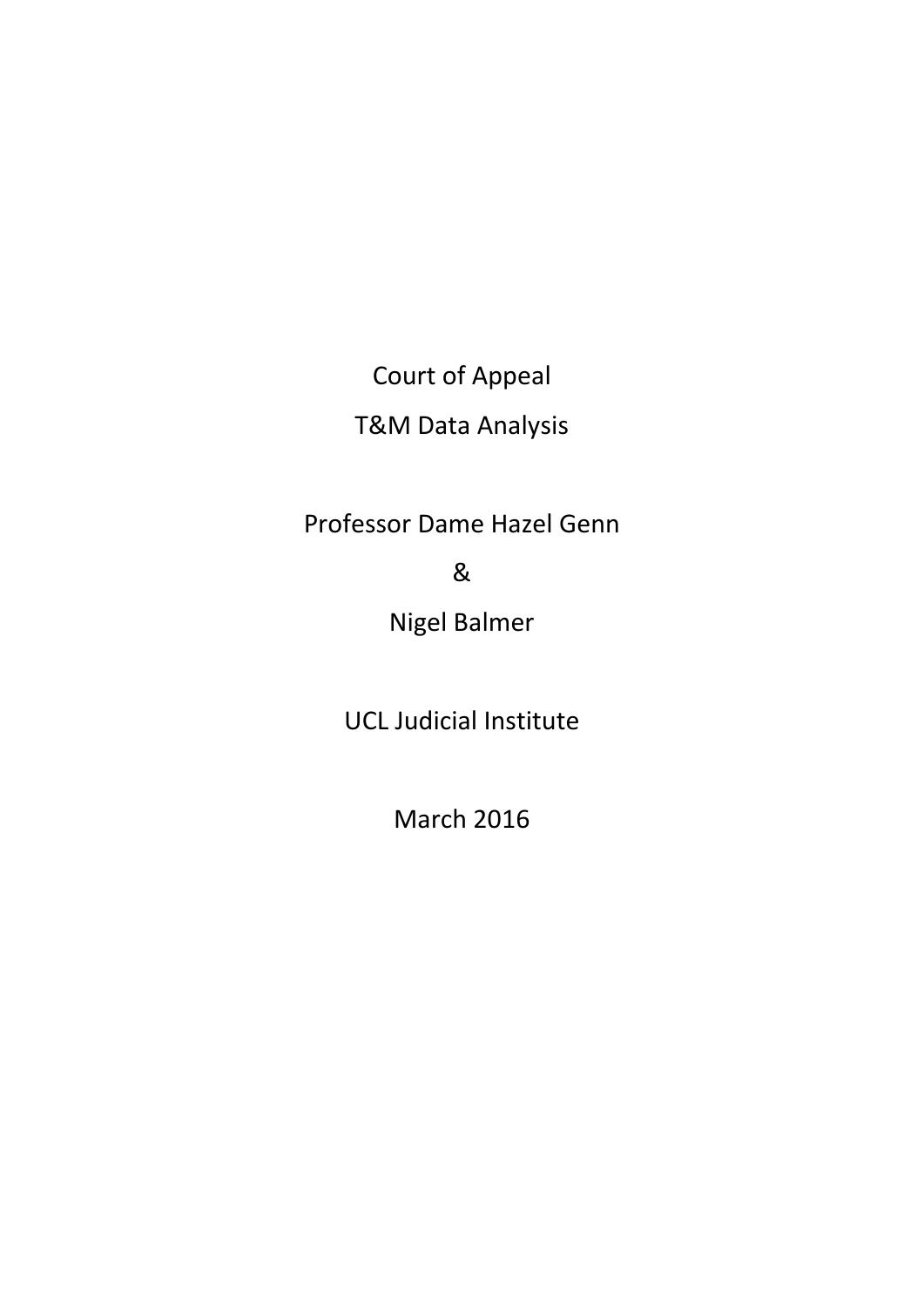## **Introduction**

### **1. The data and reliability**

The analyses presented in this report are derived from T&M questionnaire data collected over a three month period in the Court of Appeal, combined with information extracted from the Court's RECAP database. The analyses have been produced under considerable time pressure. Although real effort has been taken to ensure that the data incorporated into the analyses are as 'clean' as possible, there are several potential sources of inaccuracy. For example:

- a. The **design of the questionnaires** and the **choice of questions** asked. Have they captured all of the information that ideally should be included in the overall calculation of time spent? What might be missing?
- b. The **completion of questionnaires**. It is difficult to record time precisely, even if running a stop-watch or using a time-recording 'app'. There was variation in the way questionnaires were completed, possible inaccuracies and mistakes in calculating fractions of hours, and likely variation in approach to 'rounding up' for fractions of hours.
- c. There were difficulties in **combining questionnaire data** with RECAP data.

With those warnings, however, our experience has been that through the various iterations of the analyses, during which data were refined and cleaned and the analyses repeated, the broad picture has remained constant and the relative time spent on different areas of the Court's work, and different subject areas, has not altered dramatically. The consistency of the picture gives some confidence about drawing broad inferences from the data. Considerable care was taken in dealing with missing data as a result of questionnaires not being completed. A cautious process of 'grossing up' was adopted to impute missing values, using the information from completed T&M questionnaires combined with information from RECAP (such as subject area and hearing times) to calculate and apply average times.

It is therefore appropriate to have reasonable confidence in the overall time estimates attributed to different areas of the Court's activities and different subject areas. The T&M study provides useful baseline data and should be a valuable tool for additional analyses now and in the future. However, in using the results of the study to assess the impact of proposed reforms to the Court's procedures there are dangers in applying overly complex assumptions about how behaviour or practice is likely to change. The T&M data quantify actual judicial activity on real cases. The further away one moves from that reality into complex speculation, the greater the potential for error to be incorporated into results. **There is no substitute for actually evaluating reforms. A system for monitoring and evaluating the reforms should be implemented.** 

### **2. Approach to missing time data in the T&M study**

While data on time spent by judges was available for the majority of paper hearings, oral hearings and full appeals, there was a minority of cases where questionnaires were not filled in (or not filled in for all judges involved in a case). Since the key aim of the study was to be able to estimate the total time spent across all cases it was necessary to make assumptions about the time spent on cases where questionnaires were not filled in. The approaches for the three datasets were as follows:

Paper: For paper hearing we had a single judge per case. If the questionnaire had not been completed, we were restricted to information available from RECAP (such as subject area). We used the limited data available from RECAP, and how it related to cases with known time data, to impute time data where it was missing.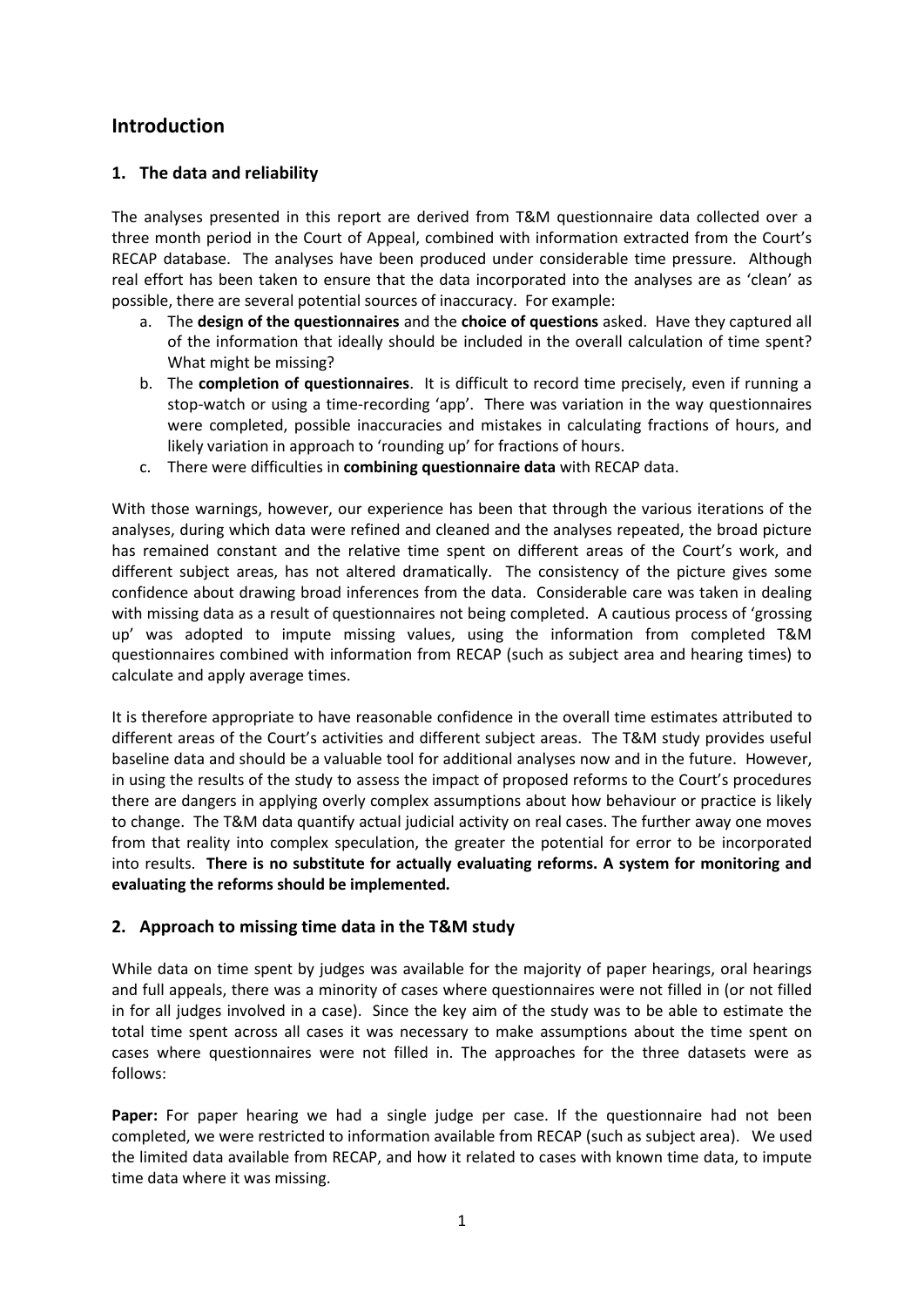**Oral PTAs:** Oral hearings differ somewhat from paper hearings in that there were some cases with more than one judge. In some cases with missing questionnaires we could only use RECAP data (as for paper), but in others where data for the second judge on a case was missing, but the questionnaire was filled in for the first judge it was possible to read across data from the first judge to aid imputation of time values.

**Full appeals:** For full appeals questionnaires were filled out by none, one, two or three of the judges involved in a case. RECAP data including case number and number of judges was used to establish exactly what information was missing. Where no data was available, imputation relied on data from RECAP, such as subject area, number of judges, and hearing time. Where data were available for some, but not all of the judges it was possible to read across questionnaire data from other judges to aid imputation of time values.

#### **A note on interpreting tables**

In the tables a number of simple summary statistics are provided as follows;

**Mean** – This is the sum of the 'time taken' values divided by the number of values. It is commonly used measure of central tendency. However, it is important to note that it can be susceptible to outliers or extreme values. In the appeal court data there are a number of particularly high time values (with time taken forming what is called a skewed distribution). As a result, we have also included the median, which is not influenced by outliers.

**Median** – This is the central value in a list of values, which is found by arranging all the 'time taken' observations from lowest value to highest value and picking the middle one. It is not influences by extreme values and as a result, is a particularly useful measure of central tendency when we have a skewed distribution.

**Valid N** (or simply N in some tables) – This is the total number of observations (in this case, the total number of times)

**Minimum** – The smallest observed value

**Maximum** – The largest observed value

**Sum** – The sum of the values (in this case the sum of the times). This is used to determine exactly how much time can be attributed to a particular group or type of case.

**Table Sum %** - The percentage of all time made up by a particular group. This is used to determine exactly what percentage of the time can be attributed to a particular group or type of case.

#### **A note on linked and non-linked cases**

In some circumstances, appeals are listed together because either they involve the same parties or because they raise overlapping legal issues and it is convenient for the court to hear them together The time and motion study included both linked and non-linked cases, but at an early stage in the analysis it was noted that the distribution of linked cases varied between different subject areas and that there was a large number of linked cases (45) within the Chancery appeals included in the T&M study. Because the time spent on linked cases is considerably shorter than that spent on non-linked cases, the inclusion of linked cases in our analyses of time taken to deal with appeals had a distorting effect on average times. Since a key purpose of the T&M study was to estimate average time spent on cases within different subject areas it was decided that most of the analysis would be based only on non-linked cases. **Thus all tables presented in this report use T&M data from non-linked cases**. **All pie charts**, which present overall time distribution between different areas and categories of work within the Court of Appeal, **include all cases in the T&M study i.e. both linked and non-linked cases.**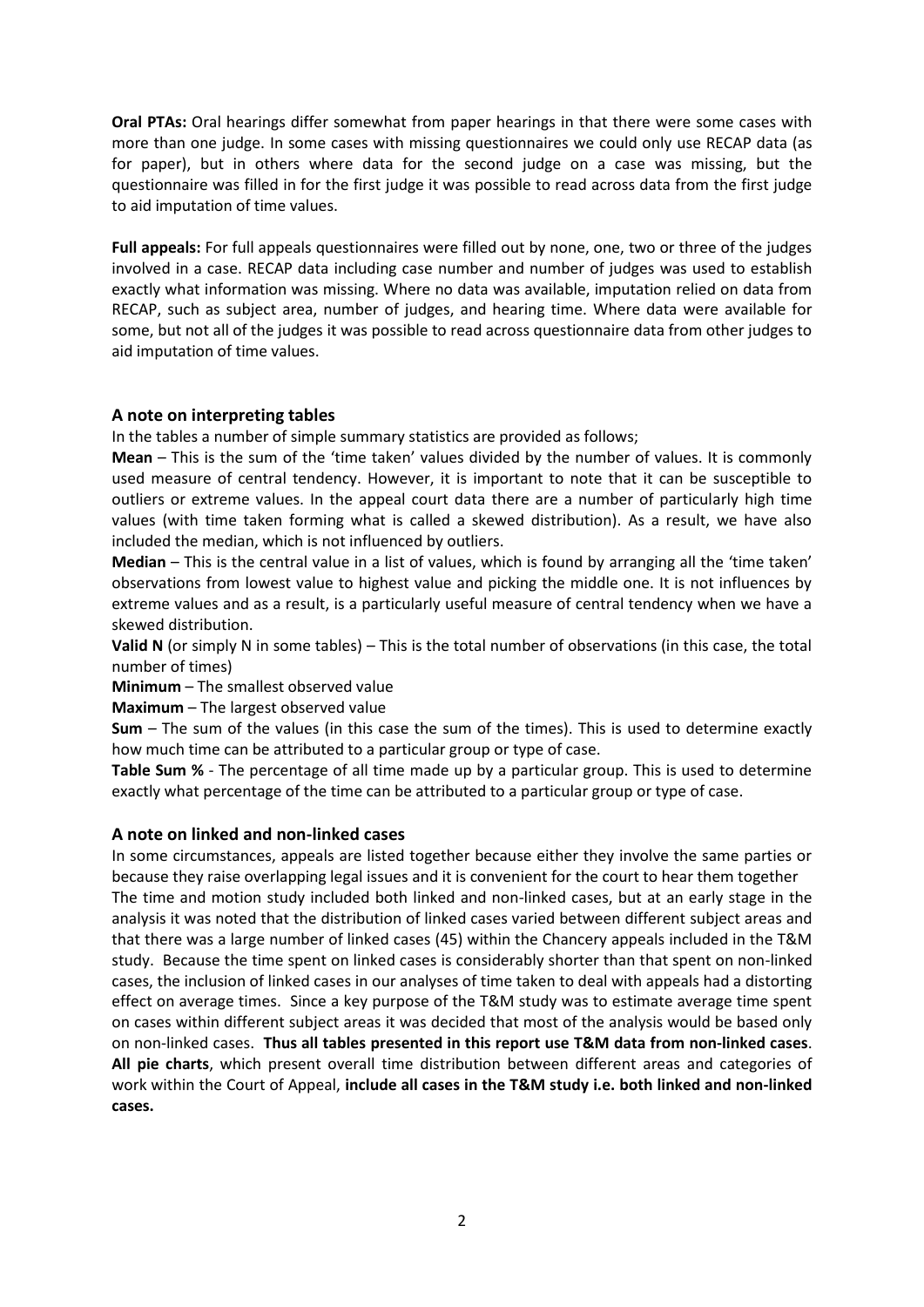# **Analysis of Full Appeals**

### **Analysis of questionnaire data**

This analysis is based on questionnaire and RECAP data for 268 full appeal cases. Importantly, time taken by judges (and hearing time) was adjusted for number of linked cases. Values were imputed (using a statistical procedure called multiple imputation) for a comparatively small number of appeals/questionnaires without data on time spent by judges. A separate note is available setting out a) how time taken was calculated for lead and non-lead judges b) how time for linked cases was calculated and adjusted and c) how missing data on time taken was imputed.

### **Distinguishing linked and non-linked cases**

The table below shows the differences in average total time comparing the samples of ordinary appeal cases (188) with linked cases (80). Adopting the original approach to linked cases (dividing total time taken between the number of linked cases) the mean total time for non-linked cases is 48,88 hours compared with 19.23 for linked cases.

|                  | Appeal Time |       |        |         |         |         |  |  |  |  |  |
|------------------|-------------|-------|--------|---------|---------|---------|--|--|--|--|--|
|                  | Count       | Mean  | Median | Minimum | Maximum | Sum     |  |  |  |  |  |
| Non-linked cases | 188         | 48.88 | 44.75  | 6.69    | 180.00  | 9188.63 |  |  |  |  |  |
| Linked Cases     | 80          | 19.23 | 10.03  | 5.60    | 83.96   | 1538.44 |  |  |  |  |  |

Table 1. Total time taken by judges for linked and non-linked full appeals

### **1. Total time taken on appeals**

Across 188 non-linked cases, a total of 9,188.63 hours were spent on full appeals by all judges. The mean number of hours spent was just under 49 hours with a median just under 45 hours (Table 2). The distribution of time spent on (non-linked) full appeals by judges is shown in Figure 1.

Table 2. Total time spent on (non-linked) full appeals by judges

| Appeal Time                                          |       |       |      |        |         |  |  |  |  |  |
|------------------------------------------------------|-------|-------|------|--------|---------|--|--|--|--|--|
| Median<br>Minimum<br>Maximum<br>Mean<br>Sum<br>Count |       |       |      |        |         |  |  |  |  |  |
| 188                                                  | 48.88 | 44.75 | 6.69 | 180.00 | 9188.63 |  |  |  |  |  |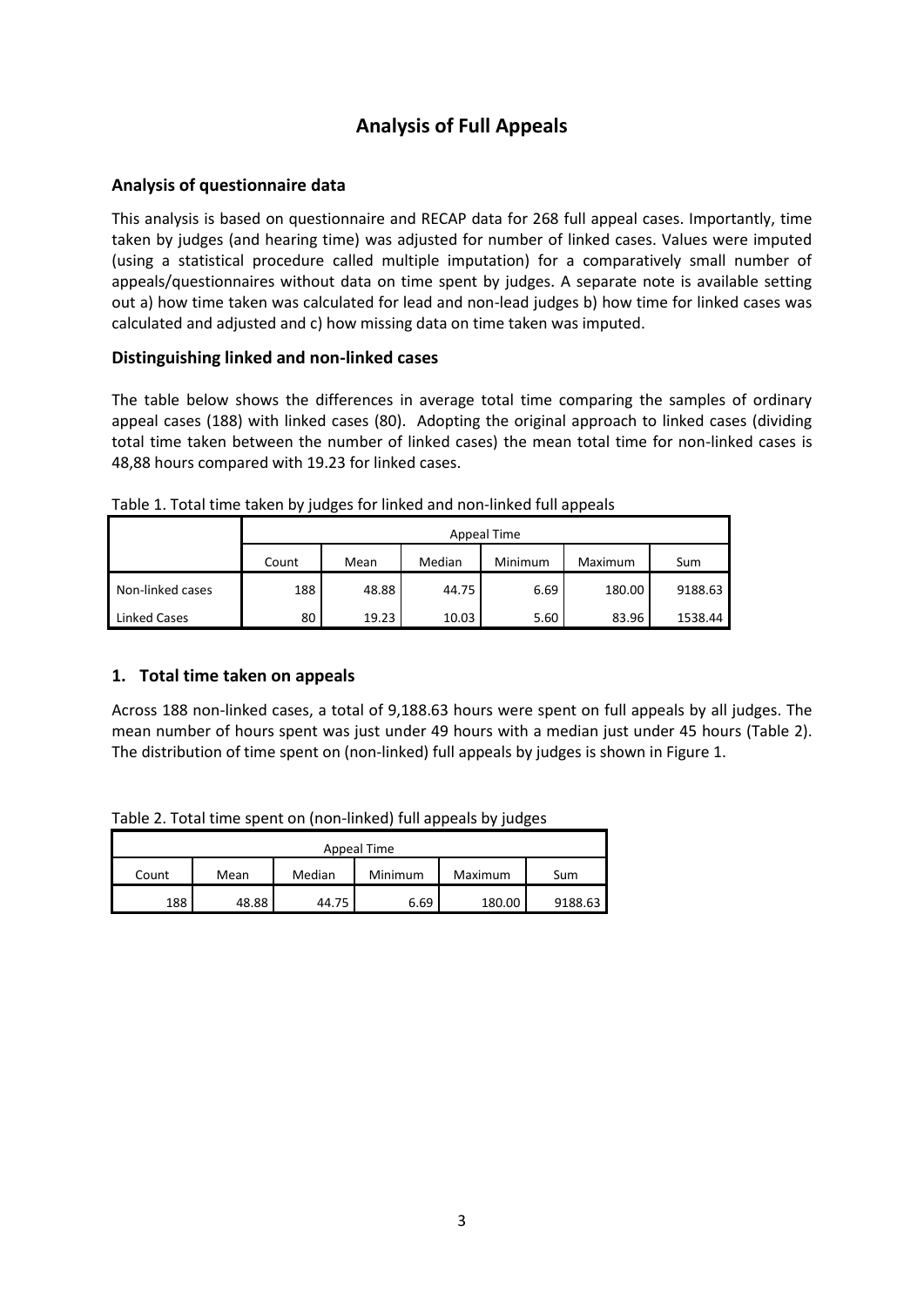

**Figure 1. The distribution of time spent on (non-linked) full appeals by judges** 

### **2. Total time taken on appeals by lead and non-lead judges**

The mean time taken on appeals by lead judges on non-linked appeals was just over 27 hours (median of 22 hours) as compared with a mean of around 22 hours (median just over 19 hours) for (generally two) non-lead judges (Table 3). The distribution of time spent on (non-linked) full appeals by lead and non-lead judges is shown in Figures 2 and 3.

|          | Appeal time |       |        |         |         |         |  |  |  |  |  |
|----------|-------------|-------|--------|---------|---------|---------|--|--|--|--|--|
|          | Count       | Mean  | Median | Minimum | Maximum | Sum     |  |  |  |  |  |
| Lead     | 188         | 27.06 | 22.00  | 2.75    | 122.00  | 5060.08 |  |  |  |  |  |
| Non-lead | 188         | 21.96 | 19.33  | 2.98    | 74.00   | 4128.56 |  |  |  |  |  |

Table 3. Total time spent on (non-linked) full appeals by lead and non-lead judges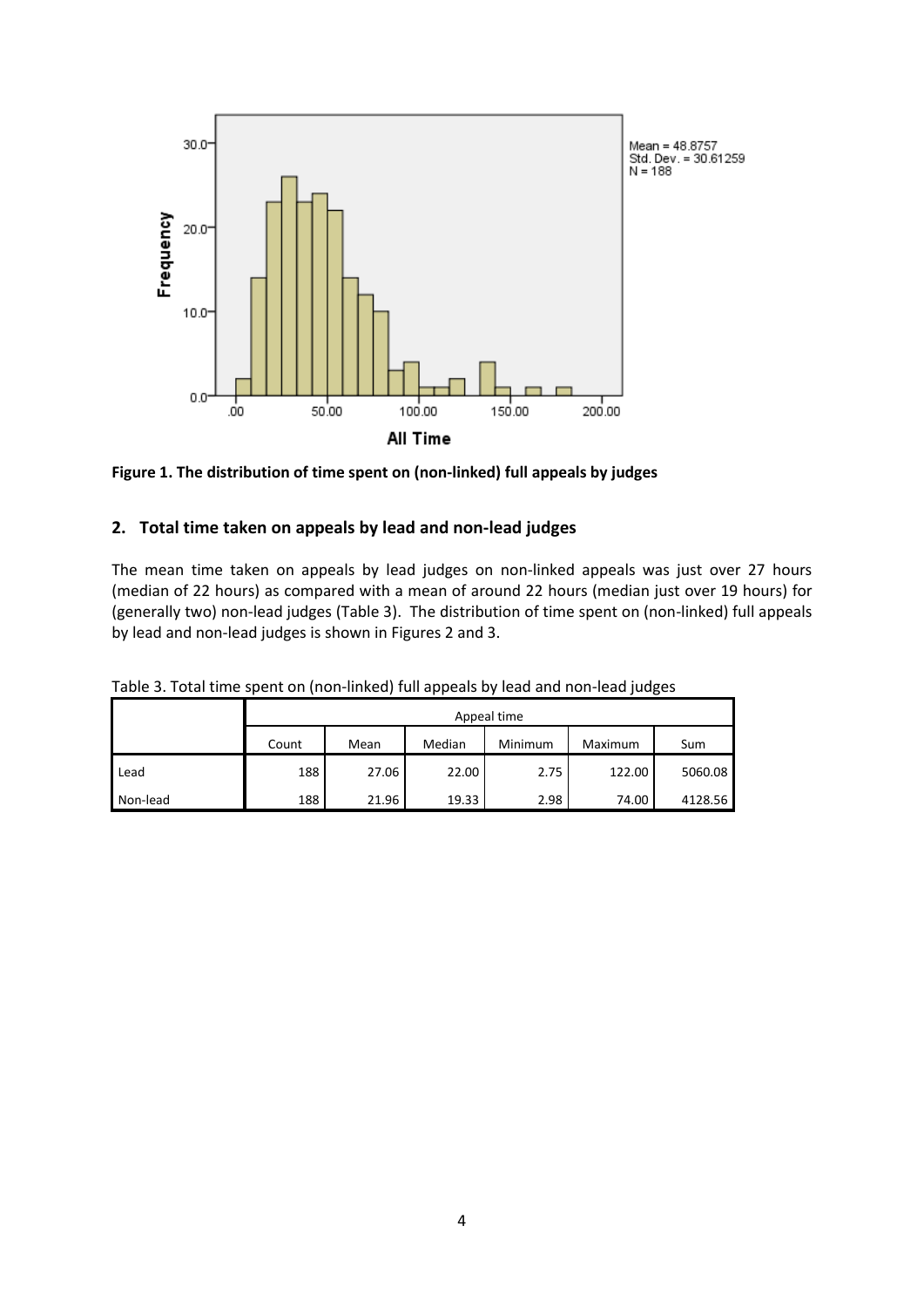

Figure 2. The distribution of time spent on (non-linked) full appeals by lead judges





Looking at all appeals (linked and non-linked cases), overall lead judges spent 5,938 hours on appeals compared to 4,801 for (generally two) non-lead judges. This equated to 55.3 per cent of all time being spent by lead judges and 44.7 per cent by non-lead judges (Figure 4).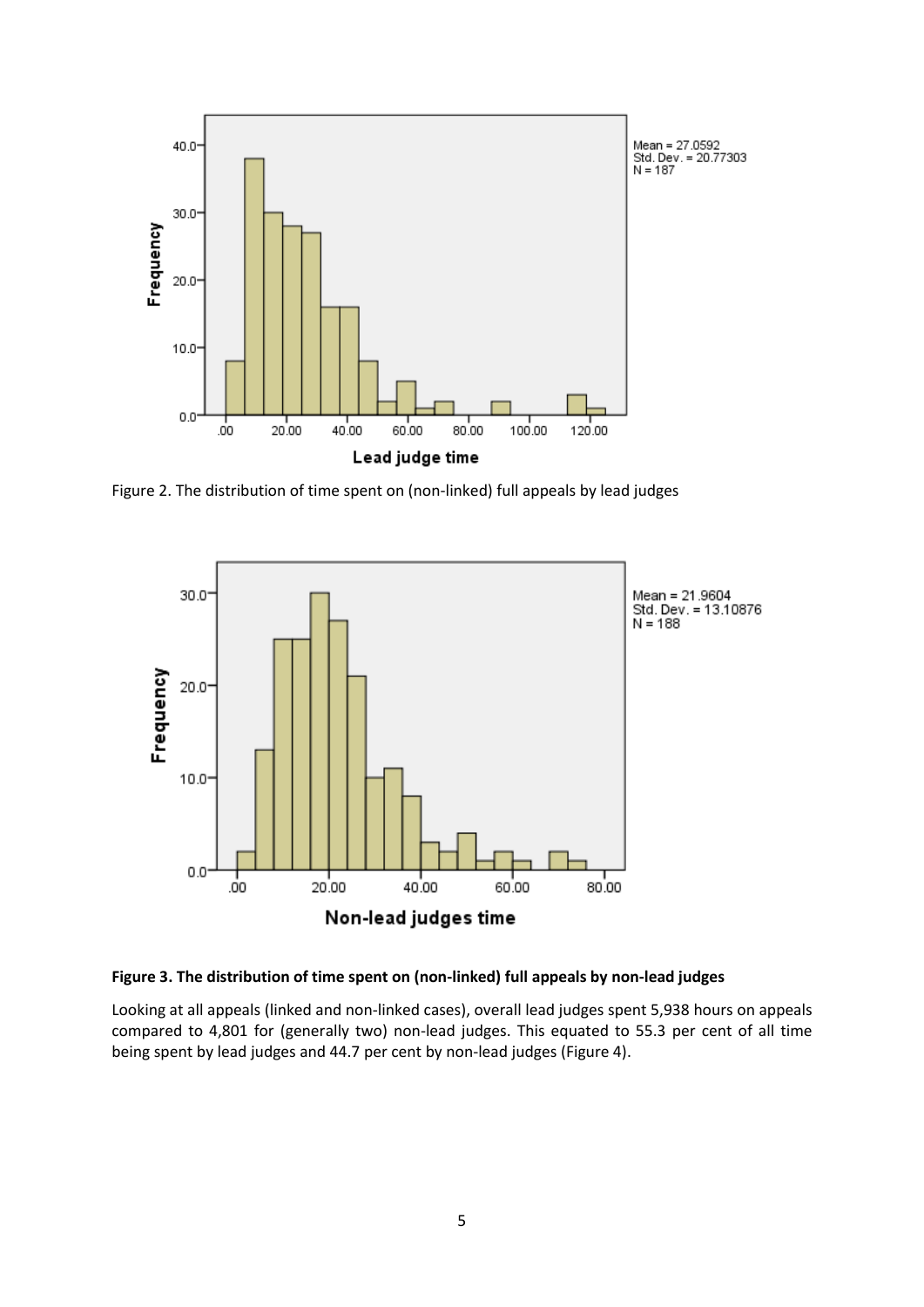

#### **Figure 4. Total time spent by lead and non-lead judges on all appeals (linked and non-linked cases)**

#### **3. Total time taken in relation to subject area**

Comparison of time taken on appeals in different subject areas showed that commercial cases had the longest mean times (82 hours on average, although the number of cases here is relatively small). Looking at the final two columns of Table 4, while (non-linked) commercial cases make up 10 per cent of appeals, they account for 17 per cent of all time spent by judges. Figure 5 shows the percentage of all time spent on different subject areas, but includes both linked and non-linked appeals.

|                               |       | All Time |        |       |        |         |         |           |  |  |  |  |
|-------------------------------|-------|----------|--------|-------|--------|---------|---------|-----------|--|--|--|--|
| Subject area                  | Count | Mean     | Median | Min   | Max    | Sum     | Col N % | Col Sum % |  |  |  |  |
| Public law                    | 26    | 51.64    | 53.75  | 20.00 | 83.00  | 1342.68 | 13.8%   | 14.6%     |  |  |  |  |
| Commercial                    | 19    | 81.99    | 65.34  | 23.00 | 180.00 | 1557.81 | 10.1%   | 17.0%     |  |  |  |  |
| Family                        | 45    | 30.39    | 26.00  | 6.69  | 77.30  | 1367.43 | 23.9%   | 14.9%     |  |  |  |  |
| Immigration/Asylum            | 24    | 35.38    | 34.63  | 6.75  | 80.25  | 849.24  | 12.8%   | 9.2%      |  |  |  |  |
| Chancery                      | 32    | 66.09    | 60.75  | 19.00 | 139.11 | 2114.73 | 17.0%   | 23.0%     |  |  |  |  |
| Clin. neg/PI/Other Prof. neg. | 9     | 57.56    | 55.50  | 21.50 | 92.00  | 518.00  | 4.8%    | 5.6%      |  |  |  |  |
| County Court/HighCourt QB     | 29    | 44.34    | 39.50  | 11.00 | 105.10 | 1285.73 | 15.4%   | 14.0%     |  |  |  |  |
| Employment                    | 4     | 38.25    | 37.00  | 13.00 | 66.00  | 153.00  | 2.1%    | 1.7%      |  |  |  |  |

Table 4. Total time spent by all judges on (non-linked) full appeals by subject area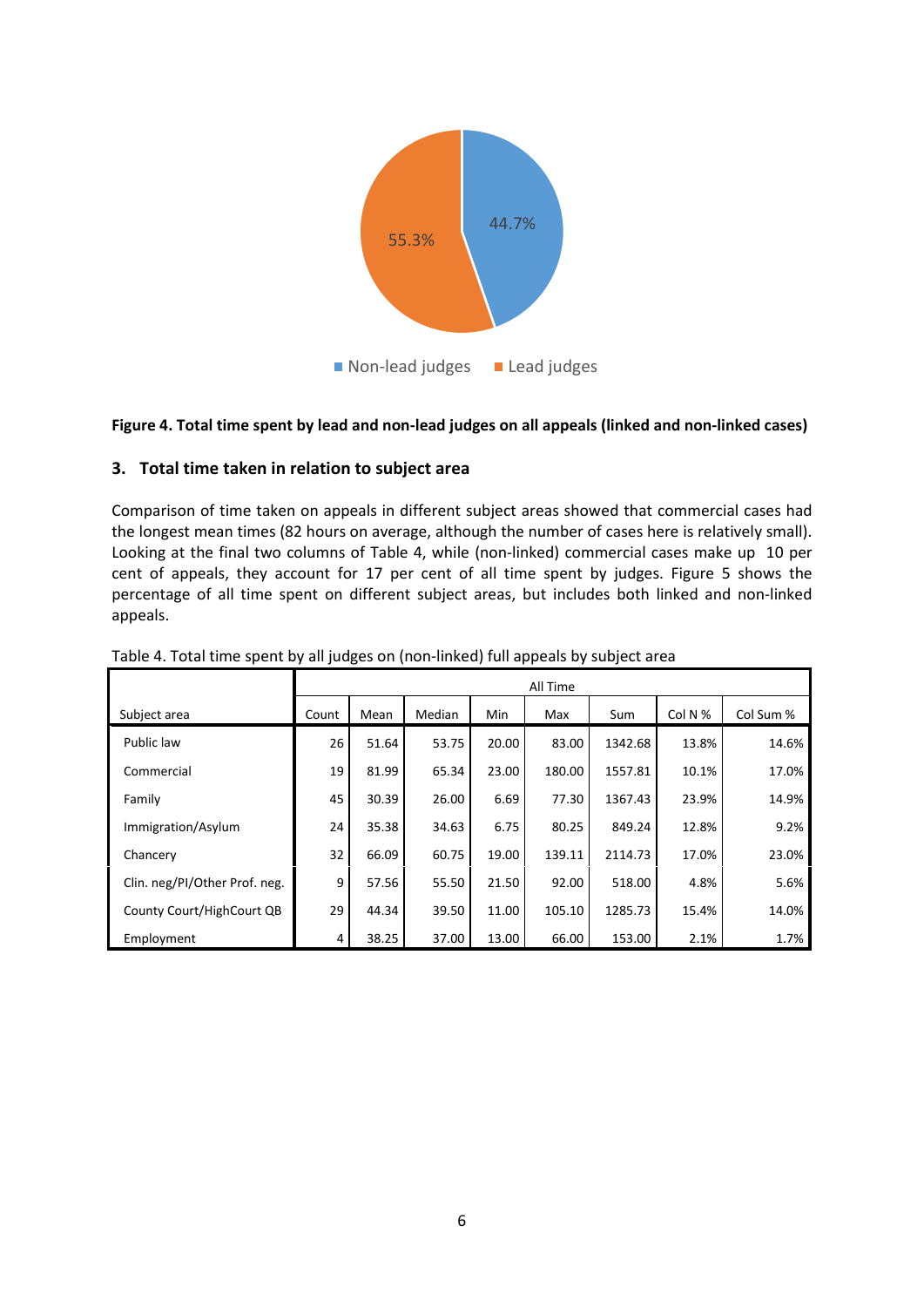

Figure 5. Total time spent by all judges on all appeals (linked and non-linked cases) by subject area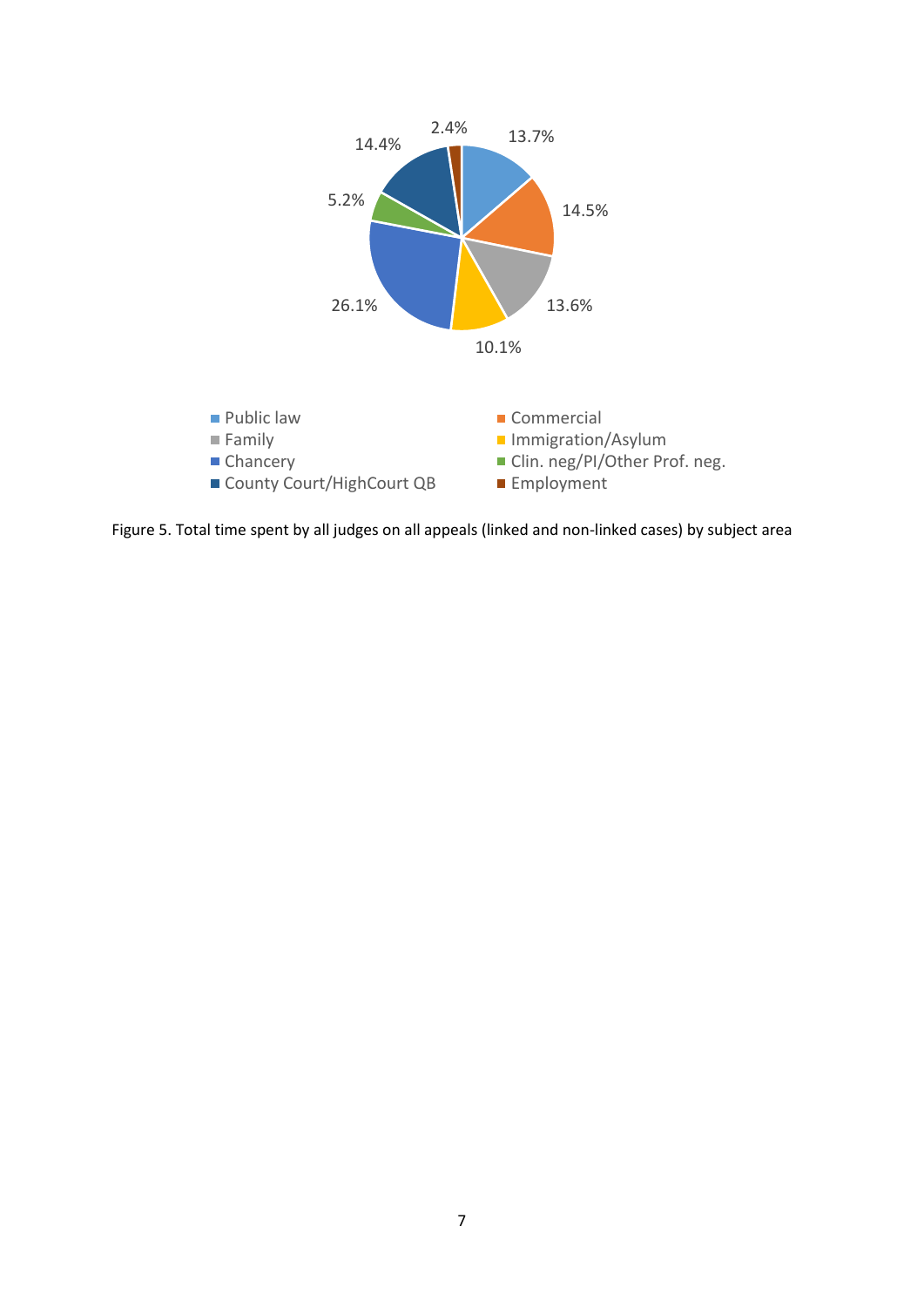### **4. Time taken by lead and non-lead judges in relation to subject area**

Tables 5 and 6 show the time spent on full appeals by lead and non-lead judges by subject area (nonlinked appeals only). Figures 6 and 7 show the percentage of all time spent on different subject areas by lead and non-lead judges, including both linked and non-linked cases.

|                               |       |       |               |       | Lead Judge Time |         |             |         |
|-------------------------------|-------|-------|---------------|-------|-----------------|---------|-------------|---------|
| Subject area                  | Count | Mean  | <b>Median</b> | Min   | Max             | Sum     | Table Sum % | Col N % |
| Public law                    | 26    | 25.77 | 26.50         | 9.00  | 42.00           | 669.98  | 13.2%       | 13.8%   |
| Commercial                    | 19    | 44.34 | 30.50         | 8.00  | 122.00          | 842.52  | 16.6%       | 10.1%   |
| Family                        | 45    | 16.35 | 14.50         | 3.00  | 43.50           | 735.79  | 14.5%       | 23.9%   |
| Immigration/Asylum            | 24    | 18.52 | 18.13         | 2.75  | 38.75           | 444.47  | 8.8%        | 12.8%   |
| Chancery                      | 32    | 40.86 | 37.75         | 9.75  | 116.00          | 1307.61 | 25.8%       | 17.0%   |
| Clin. neg/PI/Other Prof. neg. | 9     | 30.33 | 31.75         | 10.50 | 58.00           | 273.00  | 5.4%        | 4.8%    |
| County Court/HighCourt QB     | 29    | 24.33 | 22.00         | 4.50  | 72.65           | 705.44  | 13.9%       | 15.4%   |
| Employment                    | 4     | 23.25 | 19.50         | 8.00  | 46.00           | 93.00   | 1.8%        | 2.1%    |

Table 5. Total time spent on (non-linked) full appeals by lead judges

#### Table 6. Total time spent on (non-linked) full appeals by non-lead judges

|                               |       | Non-lead judges time |        |       |       |        |             |         |  |  |  |  |  |  |
|-------------------------------|-------|----------------------|--------|-------|-------|--------|-------------|---------|--|--|--|--|--|--|
| Subject area                  | Count | Mean                 | Median | Min   | Max   | Sum    | Table Sum % | Col N % |  |  |  |  |  |  |
| Public law                    | 26    | 25.87                | 24.00  | 8.00  | 46.00 | 672.70 | 16.3%       | 13.8%   |  |  |  |  |  |  |
| Commercial                    | 19    | 37.65                | 30.00  | 15.00 | 74.00 | 715.29 | 17.3%       | 10.1%   |  |  |  |  |  |  |
| Family                        | 45    | 14.30                | 12.16  | 4.50  | 43.00 | 643.38 | 15.6%       | 23.9%   |  |  |  |  |  |  |
| Immigration/Asylum            | 24    | 16.87                | 16.00  | 3.00  | 41.50 | 404.77 | 9.8%        | 12.8%   |  |  |  |  |  |  |
| Chancery                      | 32    | 25.22                | 23.55  | 6.11  | 52.00 | 807.13 | 19.5%       | 17.0%   |  |  |  |  |  |  |
| Clin. neg/PI/Other Prof. neg. | 9     | 27.22                | 22.00  | 11.00 | 50.00 | 245.00 | 5.9%        | 4.8%    |  |  |  |  |  |  |
| County Court/HighCourt QB     | 29    | 20.01                | 20.00  | 2.98  | 49.00 | 580.29 | 14.1%       | 15.4%   |  |  |  |  |  |  |
| Employment                    | 4     | 15.00                | 17.50  | 5.00  | 20.00 | 60.00  | 1.5%        | 2.1%    |  |  |  |  |  |  |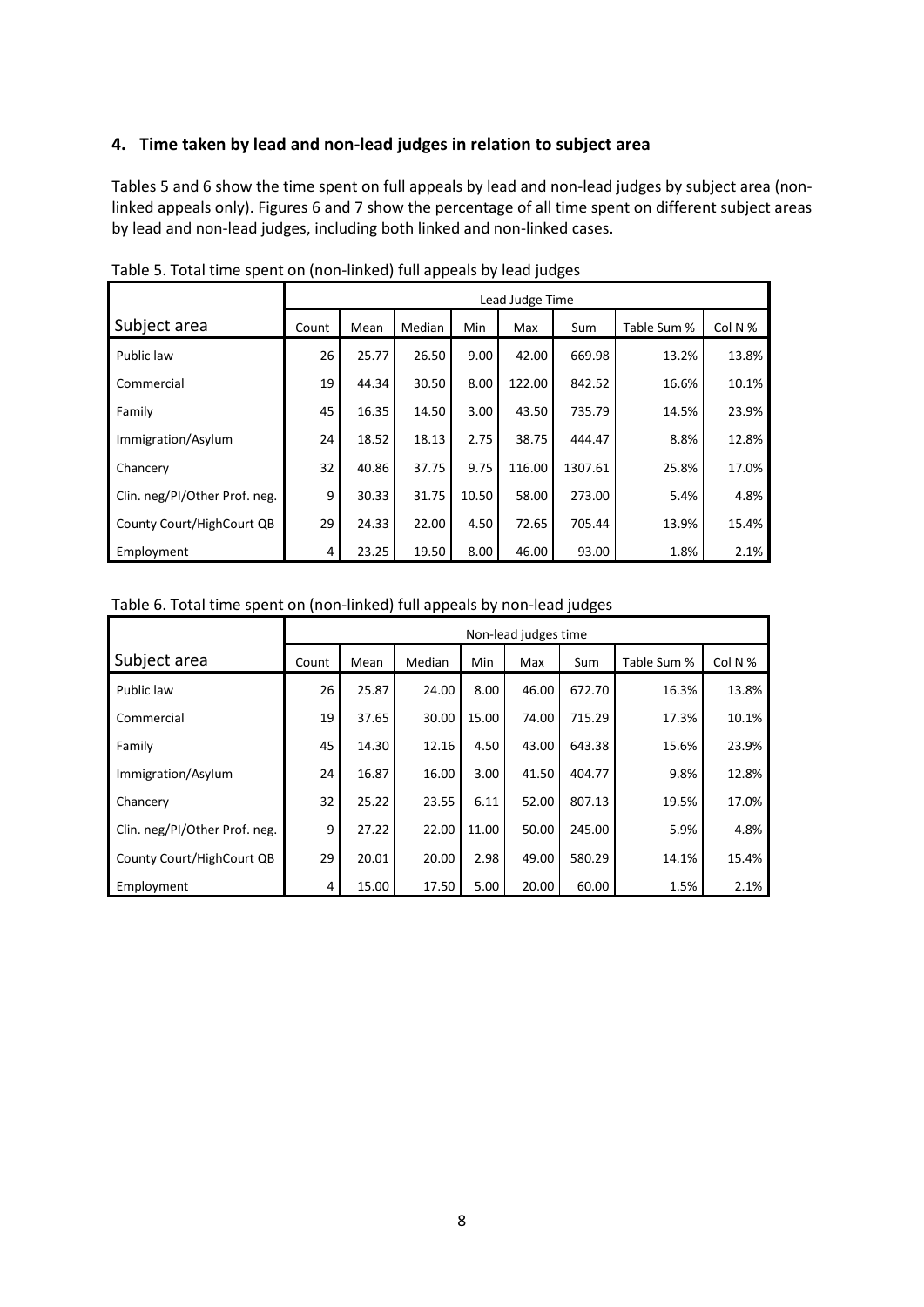

Figure 6. Total time spent by lead judges on all appeals (linked and non-linked cases) by subject area



Figure 7. Total time spent by non-lead judges on all appeals (linked and non-linked cases) by subject area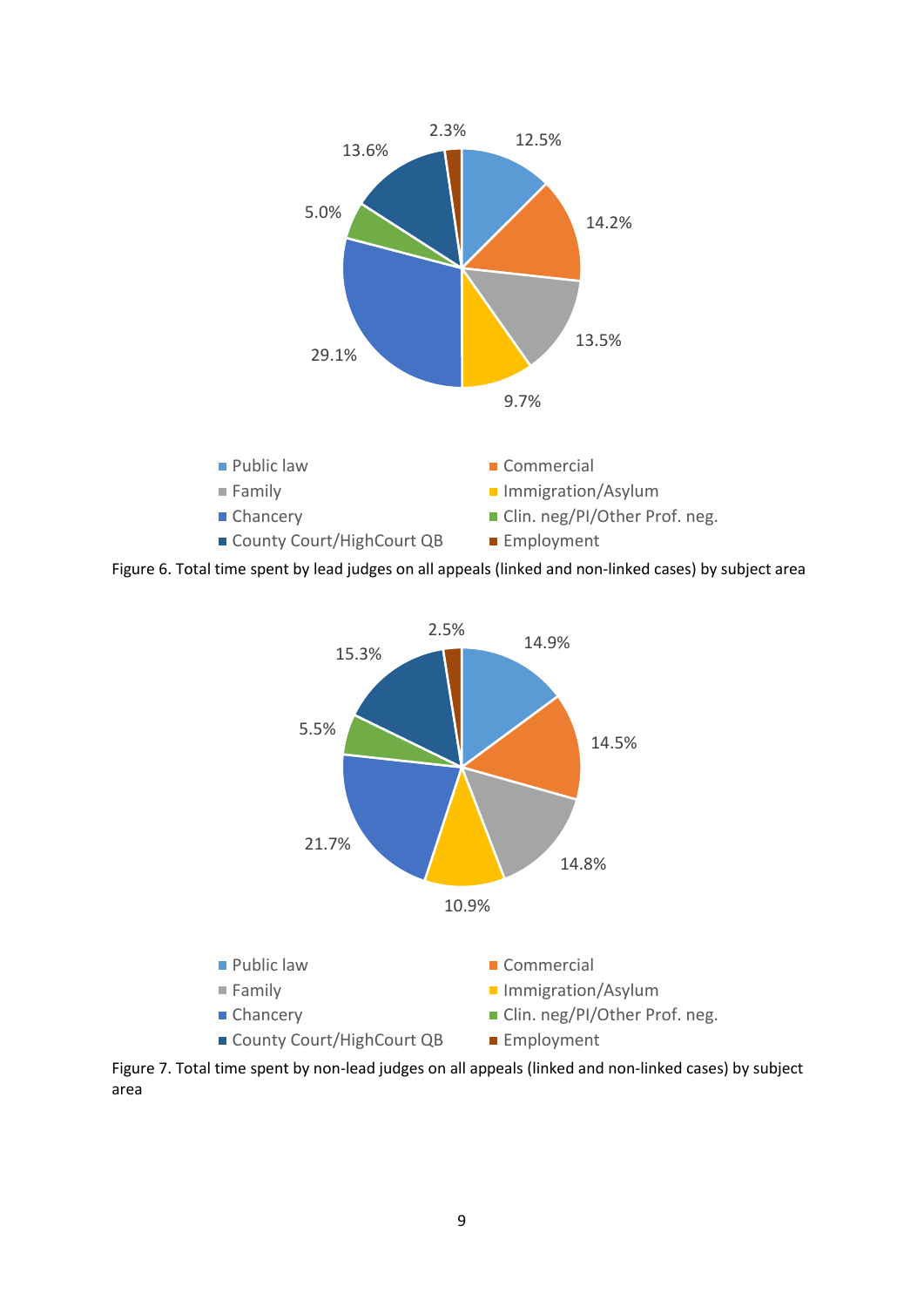### **5. Time taken in relation to LIP applicants vs. represented applicants**

Of the 188 non-linked appeals, LIP information was available for 164 and analysis for this section is restricted to these cases. Non-linked cases with LIPs made up only 6.7 per cent of appeal cases and 7.1 per cent of all time spent (Table 7). Differences in mean/median time spent on cases involving LIPs and those without LIPs was relatively small (and non-significant). Table 8 and 9 show time spend by lead and non-lead judges on (non-linked) LIP and non-LIP cases. Figures 8, 9 and 10 show percentage of time spent on LIP and non-LIP full appeals (including linked and non-linked cases) by all judges, lead judges and non-lead judges respectively.

|     |       | All Judges Time |        |         |         |         |            |              |  |  |  |  |
|-----|-------|-----------------|--------|---------|---------|---------|------------|--------------|--|--|--|--|
| LIP | Count | Mean            | Median | Minimum | Maximum | Sum     | Table Sum% | Column Sum % |  |  |  |  |
| N   | 153   | 49.12           | 45.25  | 6.75    | 180.00  | 7514.79 | 93.3%      | 92.9%        |  |  |  |  |
| v   | 11    | 51.91           | 49.00  | 13.00   | 120.53  | 571.04  | 6.7%       | 7.1%         |  |  |  |  |

Table 7. Total time spent by all judges on (non-linked) full appeals involving/not involving LIPs

Table 8. Total time spent by lead judges on (non-linked) full appeals involving/not involving LIPs

|                |       | Lead Judge Time |        |         |         |         |             |            |  |  |  |  |
|----------------|-------|-----------------|--------|---------|---------|---------|-------------|------------|--|--|--|--|
| I LIP          | Count | Mean            | Median | Minimum | Maximum | Sum     | Table Sum % | Column N % |  |  |  |  |
| l N            | 153   | 27.31           | 22.00  | 2.75    | 122.00  | 4178.26 | 93.2%       | 93.3%      |  |  |  |  |
| $\mathbf{I}$ Y | 11    | 27.89           | 27.50  | 8.00    | 51.25   | 306.75  | 6.8%        | 6.7%       |  |  |  |  |

Table 9. Total time spent by non-lead judges on (non-linked) full appeals involving/not involving LIPs

|                |       | Non-lead judges time |        |         |         |         |             |            |  |  |  |  |
|----------------|-------|----------------------|--------|---------|---------|---------|-------------|------------|--|--|--|--|
| LIP            | Count | Mean                 | Median | Minimum | Maximum | Sum     | Table Sum % | Column N % |  |  |  |  |
| IN.            | 153   | 21.81                | 20.00  | 2.98    | 74.00   | 3336.52 | 92.7%       | 93.3%      |  |  |  |  |
| $\mathsf{I}$ Y | 11    | 24.03                | 18.00  | 5.00    | 69.28   | 264.29  | 7.3%        | 6.7%       |  |  |  |  |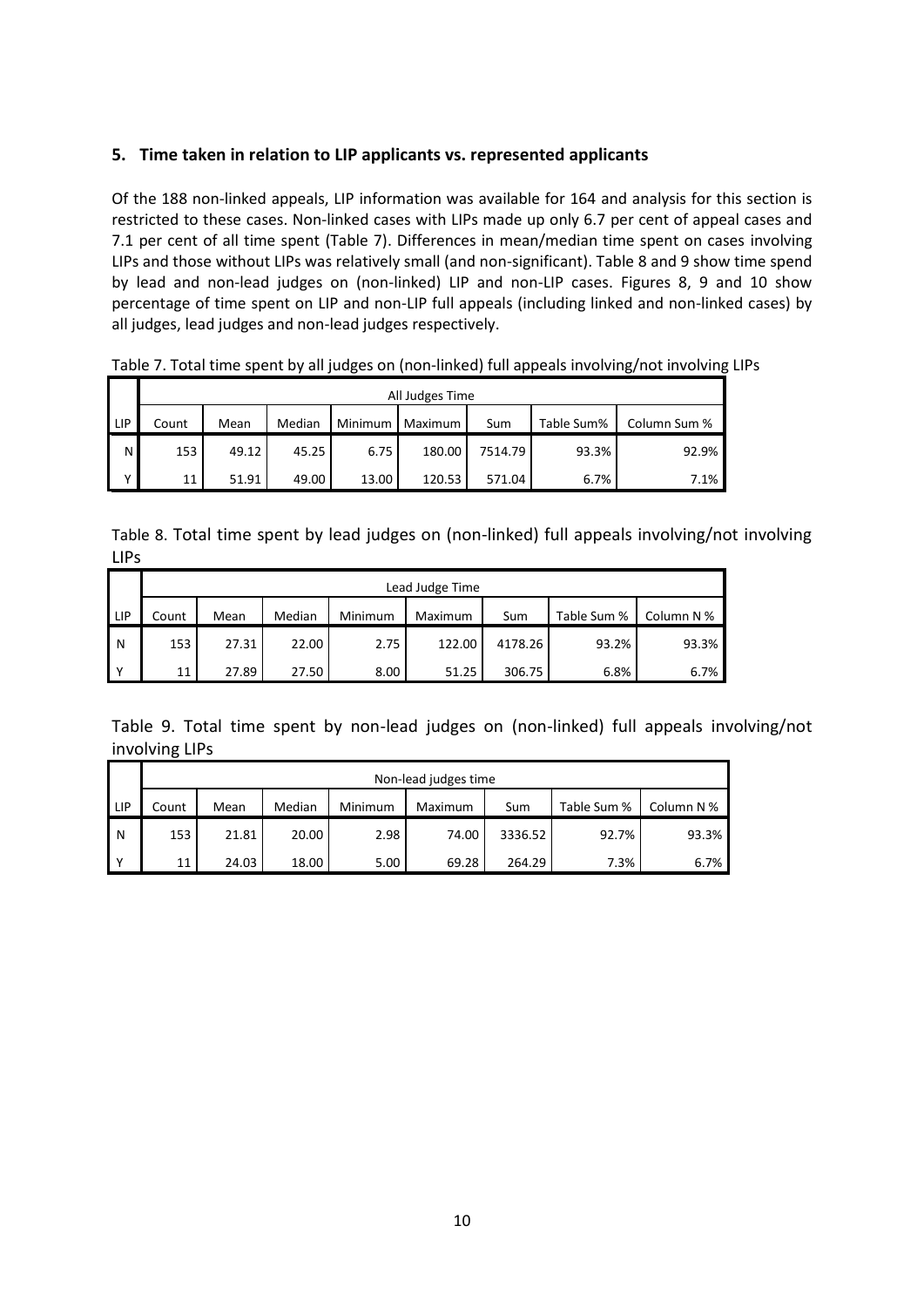

Figure 8. Percentage of time spent on LIP and non-LIP full appeals (linked and non-linked) by all judges



Figure 9. Percentage of time spent on LIP and non-LIP full appeals (linked and non-linked) by lead judges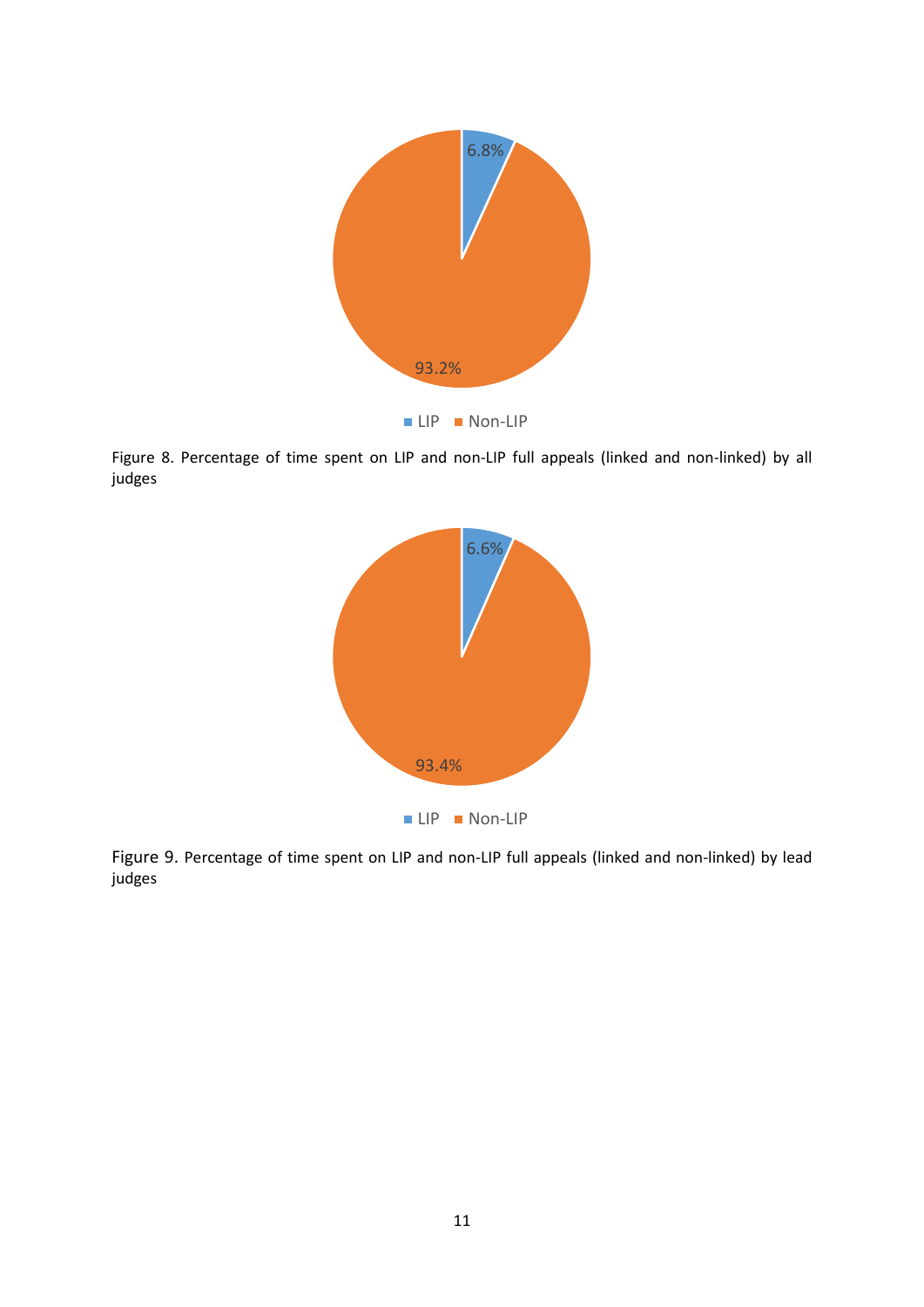

Figure 10. Percentage of time spent on LIP and non-LIP full appeals (linked and non-linked) by nonlead judges

### **6. Elements of time taken**

Since this section is dealing with each element that makes up total time taken by lead and non-lead judges, analysis reverts to only appeals with questionnaire data (rather than using imputed values). It also includes all cases, both linked and non-linked. Essentially, this section sums each of the elements of time taken for lead and non-lead judges for all valid questionnaire entries and examines the percentage of total time each of these elements makes up. Table 10 and Figure 11 present elements of time taken for lead judges, with similar information for non-lead judges in Table 11 and Figure 12.

|        | Table 10. Time spent on different activities by lead judges on full appeals (linked and non-linked |  |  |  |  |  |  |
|--------|----------------------------------------------------------------------------------------------------|--|--|--|--|--|--|
| cases) |                                                                                                    |  |  |  |  |  |  |

| Lead judge activities                      | Sum of time | % time |
|--------------------------------------------|-------------|--------|
| Pre-hearing preparation - Reading day      | 764         | 14.5%  |
| Pre-hearing preparation - Other times      | 550         | 10.5%  |
| Preparing judgment - standard working day  | 1421        | 27.0%  |
| Preparing judgment - outside these hours   | 707         | 13.5%  |
| Preparing judgment - during court vacation | 625         | 11.9%  |
| Consequential time                         | 263.0       | 5.0%   |
| Hearing time                               | 926.67      | 17.6%  |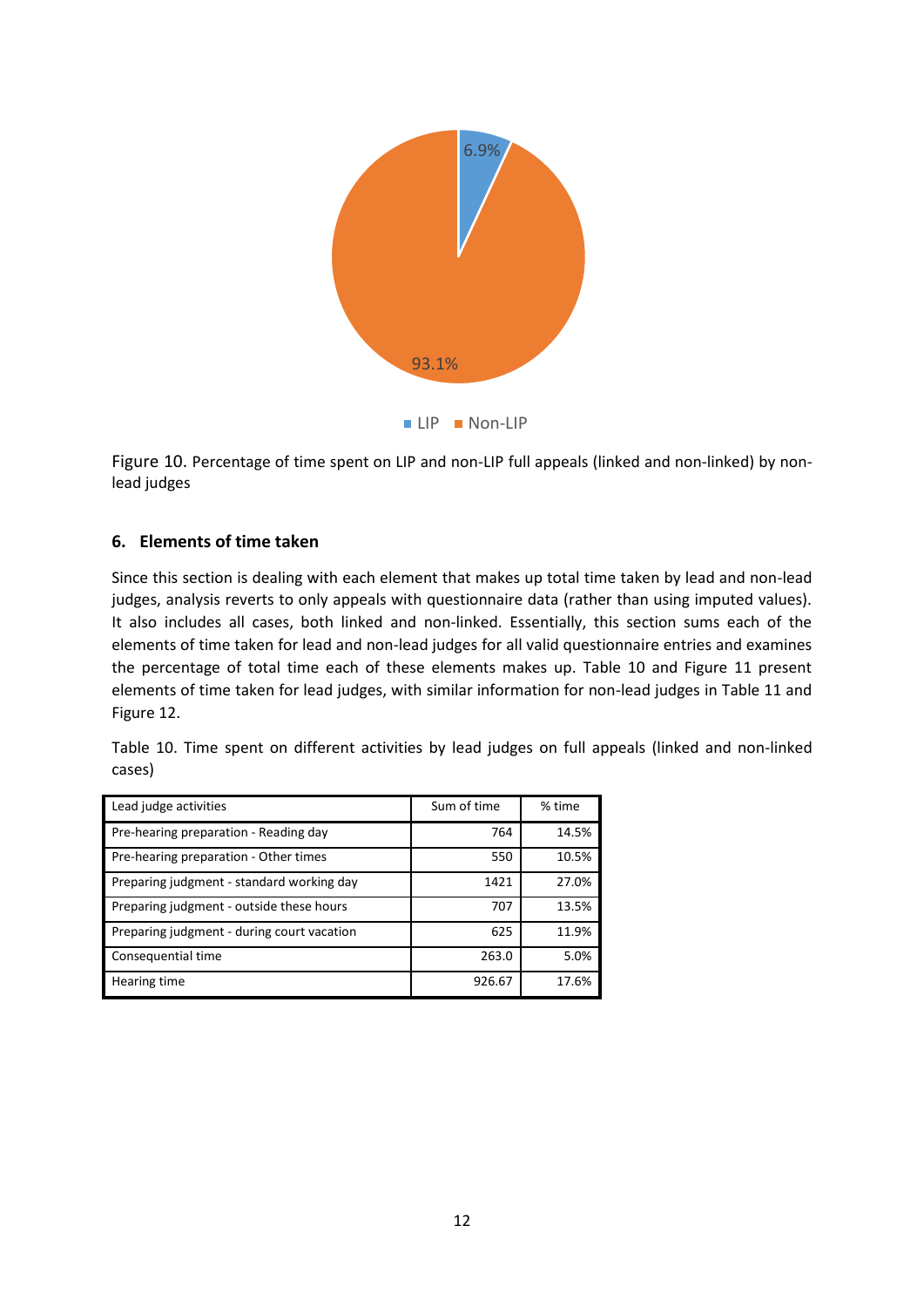

Figure 11. Time spent on different activities by lead judges on full appeals (linked and non-linked cases)

Table 11. Time spent on different activities by non-lead judges on full appeals (linked and non-linked cases)

| Non-lead judges activities                 | Sum of time | % time |
|--------------------------------------------|-------------|--------|
| Pre-hearing preparation - Reading day      | 1165        | 26.5%  |
| Pre-hearing preparation - Other times      | 565         | 12.8%  |
| Preparing judgment - standard working day  | 211         | 4.8%   |
| Preparing judgment - outside these hours   | 52          | 1.2%   |
| Preparing judgment - during court vacation | 17          | 0.4%   |
| Draft of judgment time                     | 557         | 12.7%  |
| Hearing time                               | 1835        | 41.7%  |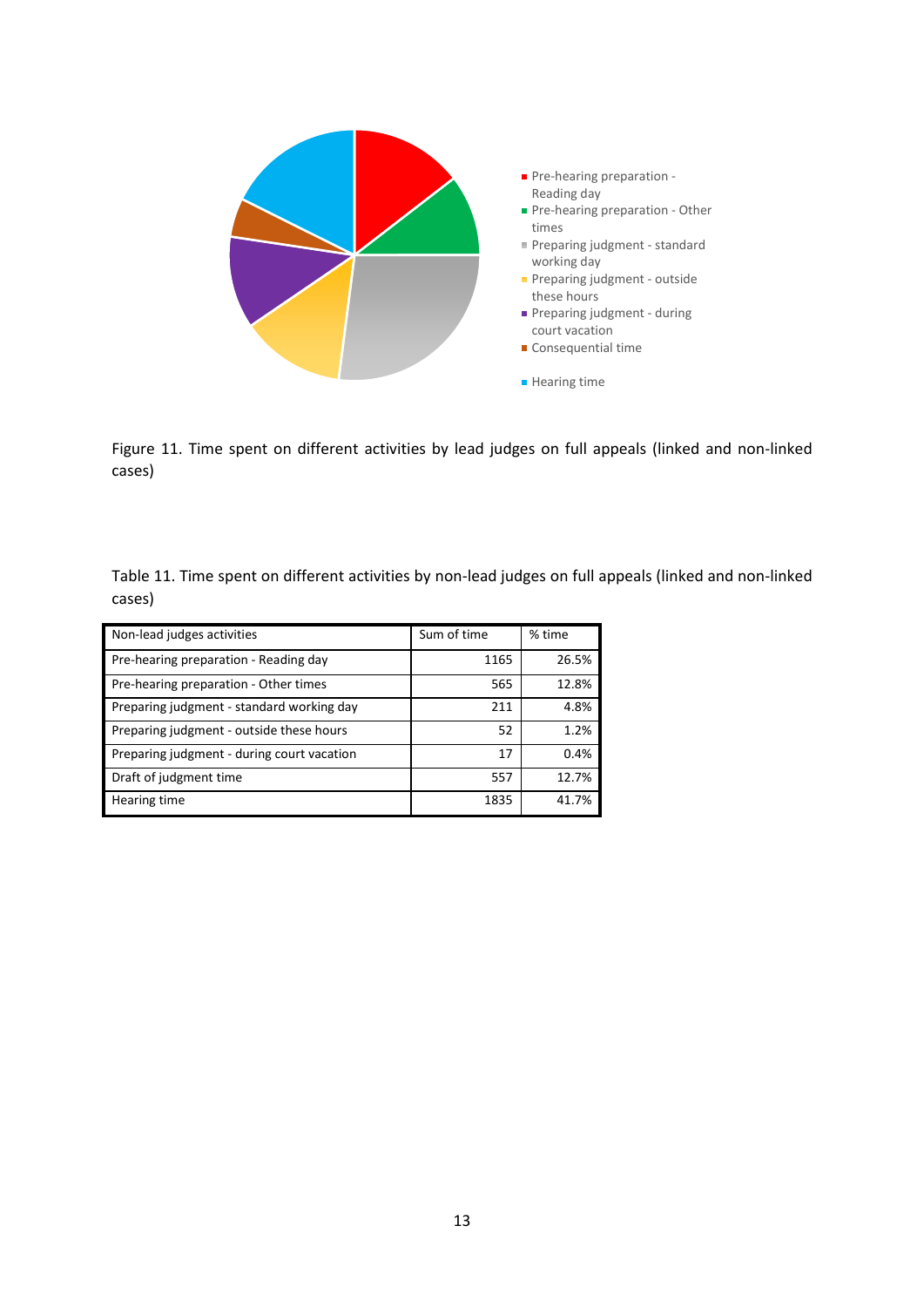

- Pre-hearing preparation Reading day
- Pre-hearing preparation Other times
- Preparing judgment standard working day
- Preparing judgment outside these hours
- **Preparing judgment during court** vacation
- Draft of judgement time
- **Hearing time**

Figure 12. Time spent on different activities by non-lead judges on full appeals (linked and nonlinked cases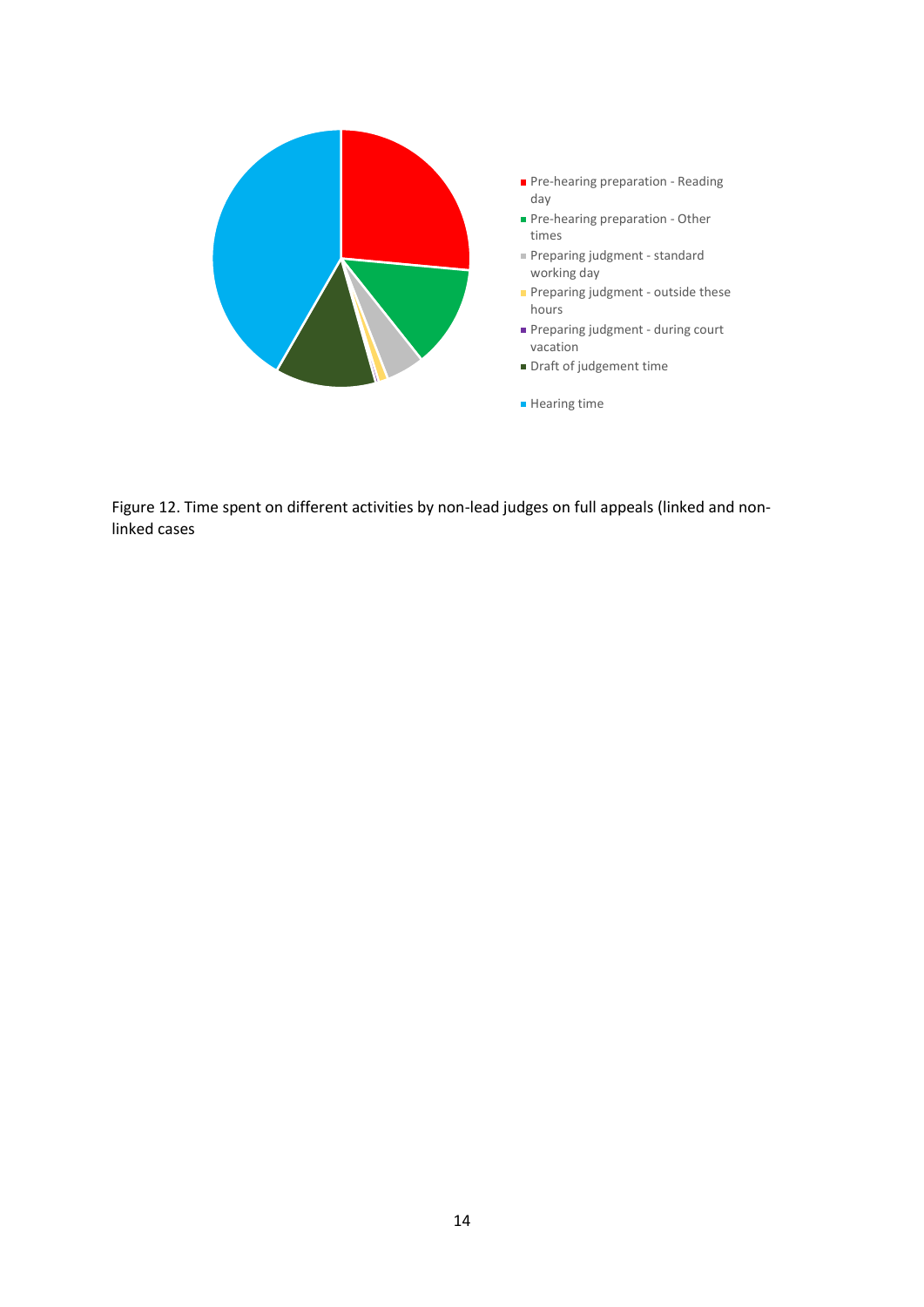# **Analysis of Oral PTAs**

### **Analysis of questionnaire data**

There were 349 oral cases of which 308 were non-linked cases. The majority of analysis uses these 308 cases, though if linked cases are included, this will be marked clearly. Questionnaires were missing for a subset of cases/judges, with time taken by judges imputed in these cases (as previously discussed).

### **1. Overall time taken, preparation time and hearing time – all cases**

Taking oral cases together (excluding linked cases), Table 11 shows the time taken on oral PTAs overall, and split into preparation, hearing and reserved judgment time. Figures 13 to 16 show the distribution of time taken (again excluding linked cases) overall and for preparation, hearing and reserved judgment time. Of the total time taken on oral PTAs, **preparation time** is the largest component (making up 73 per cent of all time), with a mean of 2.45 hours and median of 2.00 hours. **Hearing time** constitutes 24% of total time taken on oral PTAs, with a mean hearing time of 0.83 hours and a median of 0.68 hours. The maximum hearing time was 11.50 hours. Time spent on **reserved judgments** constitutes 3% of total time on oral PTAs with a mean of .10 hours.

| Table 11. Time spent by judges on oral PTAs overall, and split into preparation, hearing and reserved |  |
|-------------------------------------------------------------------------------------------------------|--|
| judgment time (linked cases excluded).                                                                |  |

|                         |       |                                             |      | Total time taken on oral PTA |       |         |       |  |  |  |  |
|-------------------------|-------|---------------------------------------------|------|------------------------------|-------|---------|-------|--|--|--|--|
|                         | Count | Median<br>Minimum<br>Maximum<br>Mean<br>Sum |      |                              |       |         |       |  |  |  |  |
| <b>Total Time</b>       | 308   | 3.36                                        | 2.75 | .00                          | 29.25 | 1035.75 | 100%  |  |  |  |  |
| <b>Preparation Time</b> | 308   | 2.45                                        | 2.00 | $.00\,$                      | 14.25 | 751.54  | 72.5% |  |  |  |  |
| <b>Hearing Time</b>     | 308   | .83                                         | .68  | .00                          | 11.50 | 253.27  | 24.4% |  |  |  |  |
| Reserved Judgment Time  | 308   | .10                                         | .00  | .00                          | 10.50 | 30.94   | 2.9%  |  |  |  |  |



Figure 13. The distribution of time spent by judges on (non-linked) oral PTAs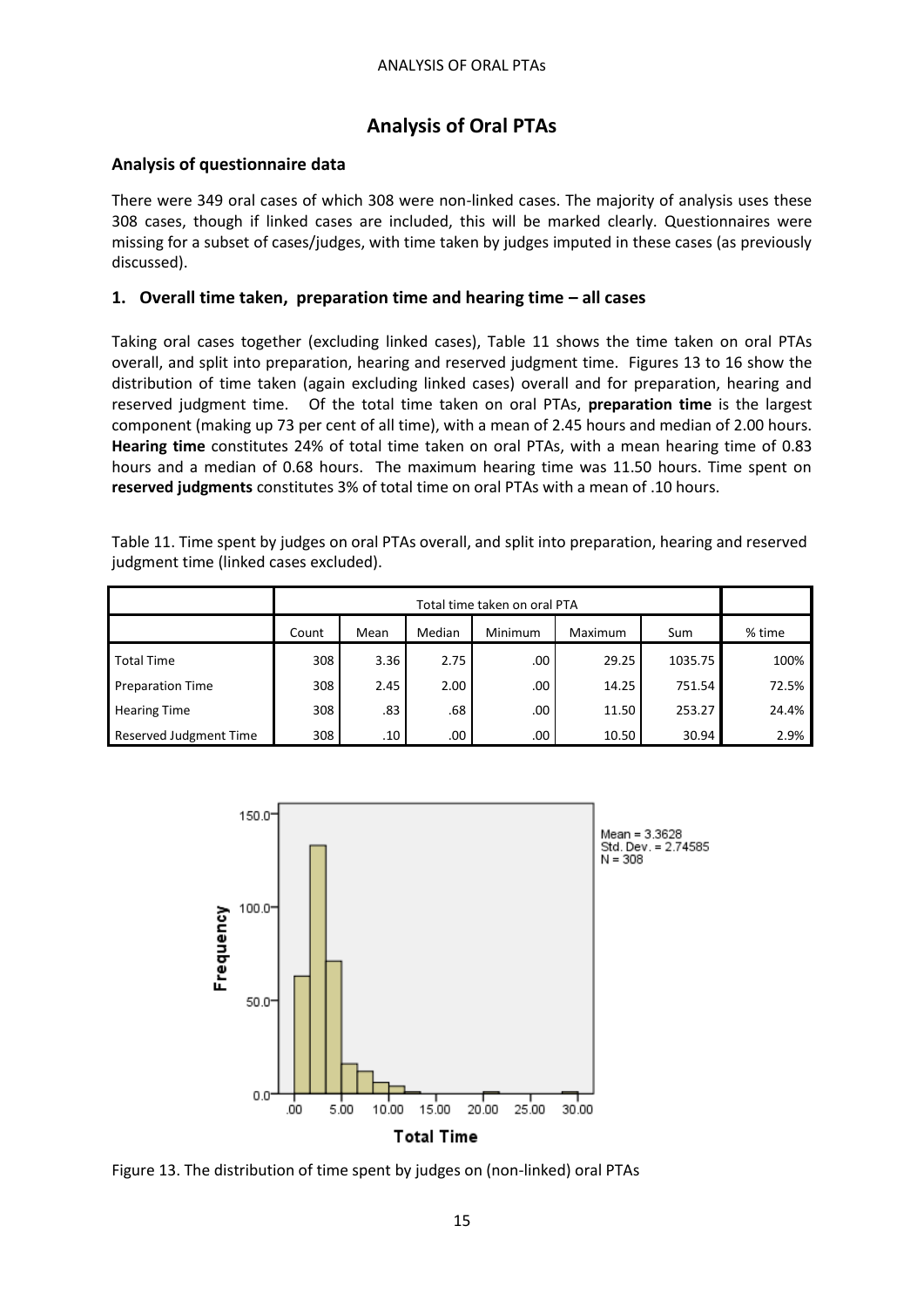

Figure 14. The distribution of preparation time spent by judges on (non-linked) oral PTAs



Figure 15. The distribution of hearing time spent by judges on (non-linked) oral PTAs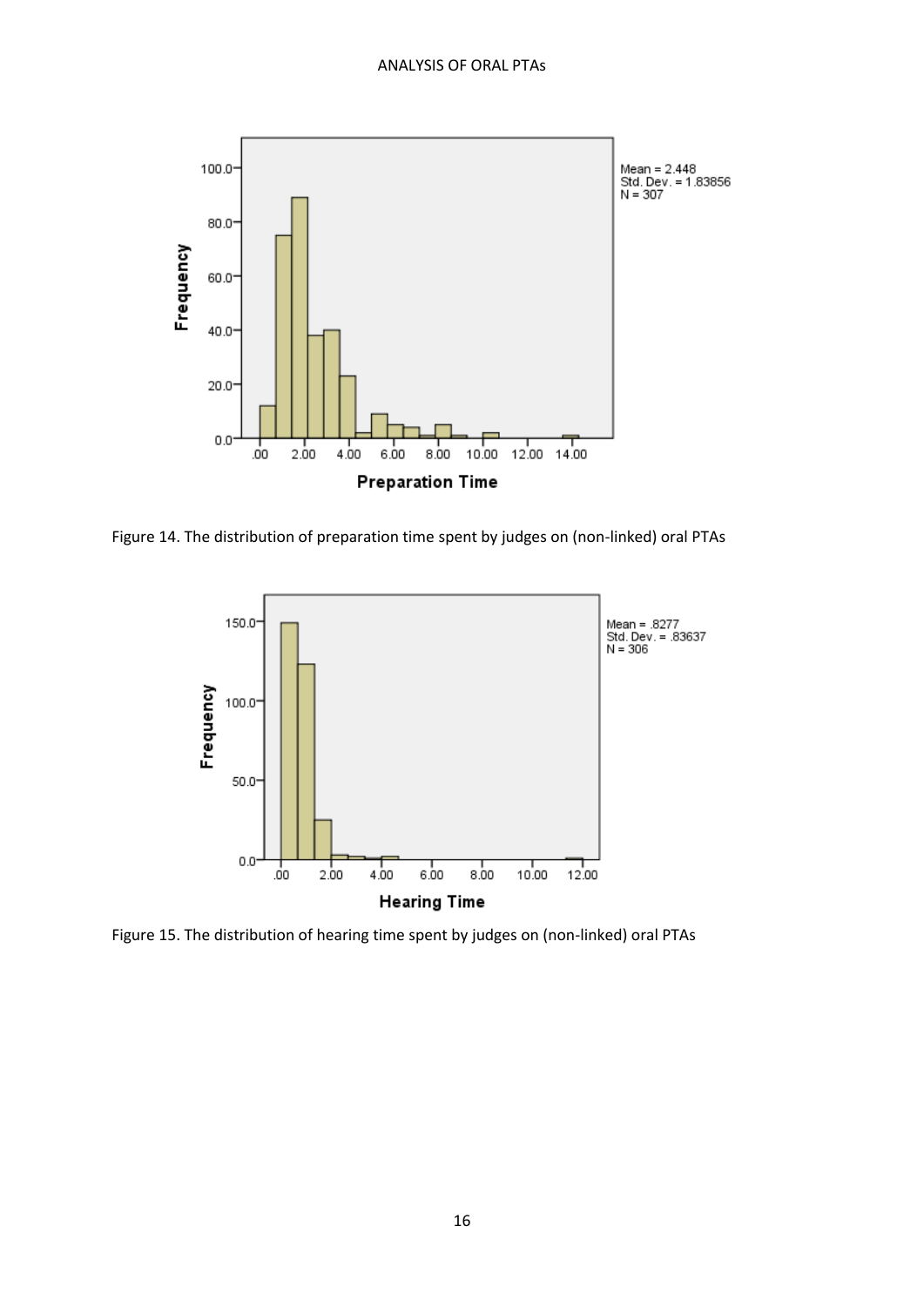

Figure 16. The distribution of reserved judgment time spent by judges on (non-linked) oral PTAs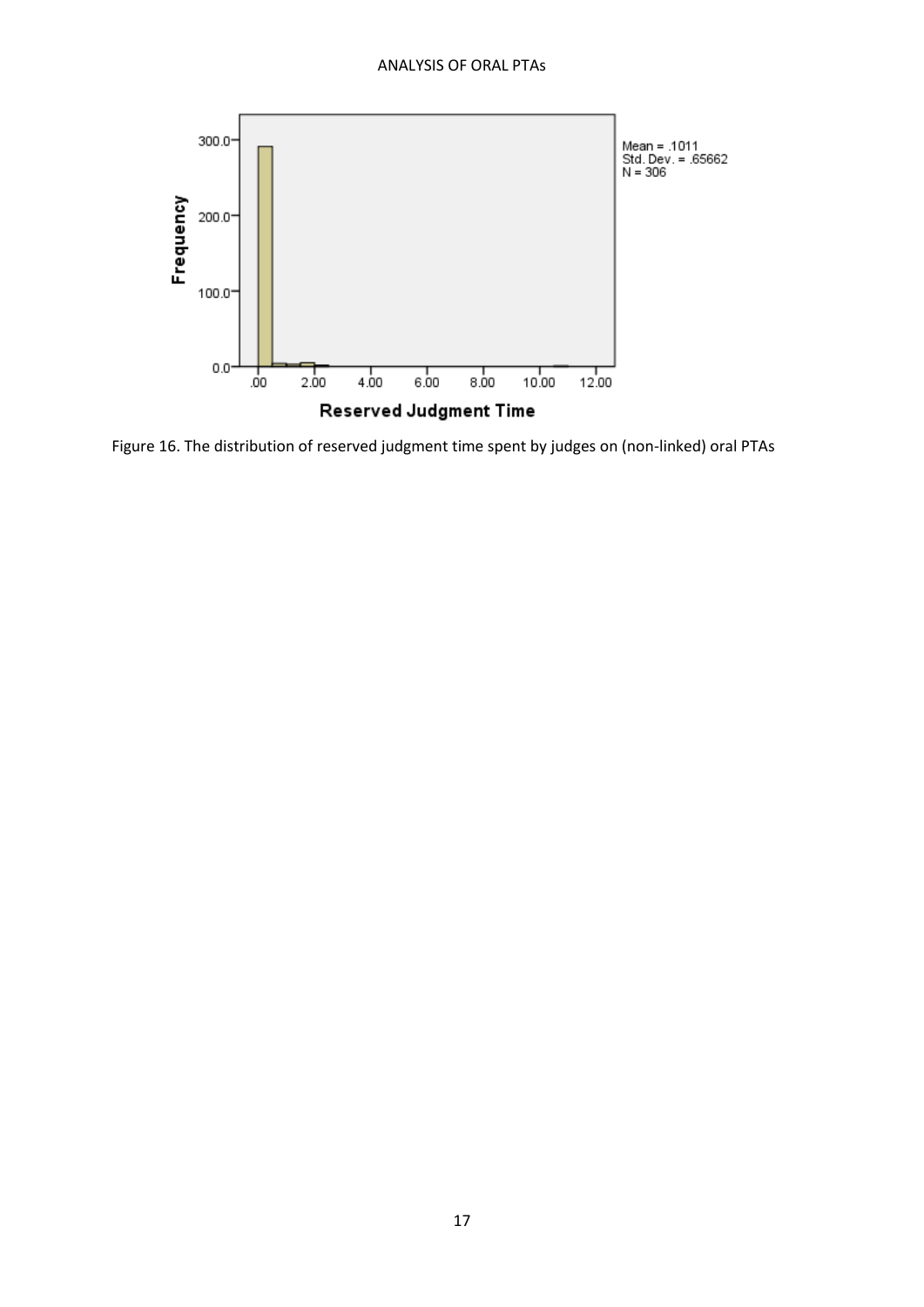### **2. Time taken in relation to subject area**

There were notable differences in average time taken between different subject areas. The highest means are for commercial (though there were only twelve commercial cases), chancery and county court/HC, although these subject groups represent a relatively small proportion of total time spent on oral PTAs (commercial 8% of total time; county court 15%; and Chancery 14% of total time taken). Because of the volume of cases, family and immigration together represent 43% of all time taken on oral PTAs, despite lower mean time times. Table 12 illustrates total time spent by judges on (non-linked) oral PTAs, split by subject area. Tables 13, 14 and 15 present similar information, looking solely at preparation, hearing and reserved judgment time (and all using non-linked cases only). The pattern was broadly similar for preparation time by subject area, with immigration and family cases accounting for about 43% of all preparation time spent on oral PTAs.

|                                     |       |      |        |      | <b>Total Time</b> |        |            |        |
|-------------------------------------|-------|------|--------|------|-------------------|--------|------------|--------|
| Subject Area                        | Count | Mean | Median | Min  | Max               | Sum    | % caseload | % time |
| <b>Public Law</b>                   | 30    | 3.92 | 3.37   | 1.00 | 10.00             | 117.46 | 9.7%       | 11.3%  |
| Commercial                          | 12    | 6.94 | 5.79   | 1.50 | 21.50             | 83.32  | 3.9%       | 8.0%   |
| Family                              | 69    | 2.49 | 2.40   | .00  | 8.25              | 172.00 | 22.4%      | 16.6%  |
| Immigration/Asylum                  | 102   | 2.67 | 2.45   | .75  | 9.25              | 272.05 | 33.1%      | 26.3%  |
| Chancery                            | 33    | 4.38 | 3.50   | 1.50 | 11.50             | 144.38 | 10.7%      | 13.9%  |
| Clinical negl./PI/Other prof. negl. | 6     | 2.79 | 2.63   | 1.50 | 4.50              | 16.73  | 1.9%       | 1.6%   |
| County Court/High Court QB          | 35    | 4.41 | 3.50   | 1.00 | 29.25             | 154.46 | 11.4%      | 14.9%  |
| Employment                          | 21    | 3.59 | 3.07   | 1.25 | 8.50              | 75.35  | 6.8%       | 7.3%   |

Table 12. Total time spent by judges on (non-linked) oral PTAs, split by subject area (non-linked cases only)

Table 13. Total preparation time spent by judges on (non-linked) oral PTAs, split by subject area (non-linked cases only)

|                                     |       |      |        |      | <b>Preparation Time</b> |        |            |        |
|-------------------------------------|-------|------|--------|------|-------------------------|--------|------------|--------|
| Subject Area                        | Count | Mean | Median | Min  | Max                     | Sum    | % caseload | % time |
| <b>Public Law</b>                   | 30    | 3.07 | 2.65   | 1.00 | 8.00                    | 92.20  | 9.7%       | 12.3%  |
| Commercial                          | 12    | 4.32 | 3.61   | 1.00 | 10.00                   | 51.83  | 3.9%       | 6.9%   |
| Family                              | 69    | 1.81 | 1.74   | .00  | 7.75                    | 123.20 | 22.4%      | 16.4%  |
| Immigration/Asylum                  | 102   | 1.96 | 1.50   | .50  | 8.00                    | 200.02 | 33.1%      | 26.6%  |
| Chancery                            | 33    | 3.28 | 3.00   | .50  | 10.00                   | 108.39 | 10.7%      | 14.4%  |
| Clinical negl./PI/Other prof. negl. | 6     | 2.25 | 2.13   | 1.00 | 4.00                    | 13.48  | 1.9%       | 1.8%   |
| County Court/High Court QB          | 35    | 3.04 | 2.50   | .75  | 14.25                   | 106.47 | 11.4%      | 14.2%  |
| Employment                          | 21    | 2.66 | 2.24   | 1.00 | 6.00                    | 55.95  | 6.8%       | 7.4%   |

Table 14. Total hearing time spent by judges on (non-linked) oral PTAs, split by subject area (nonlinked cases only)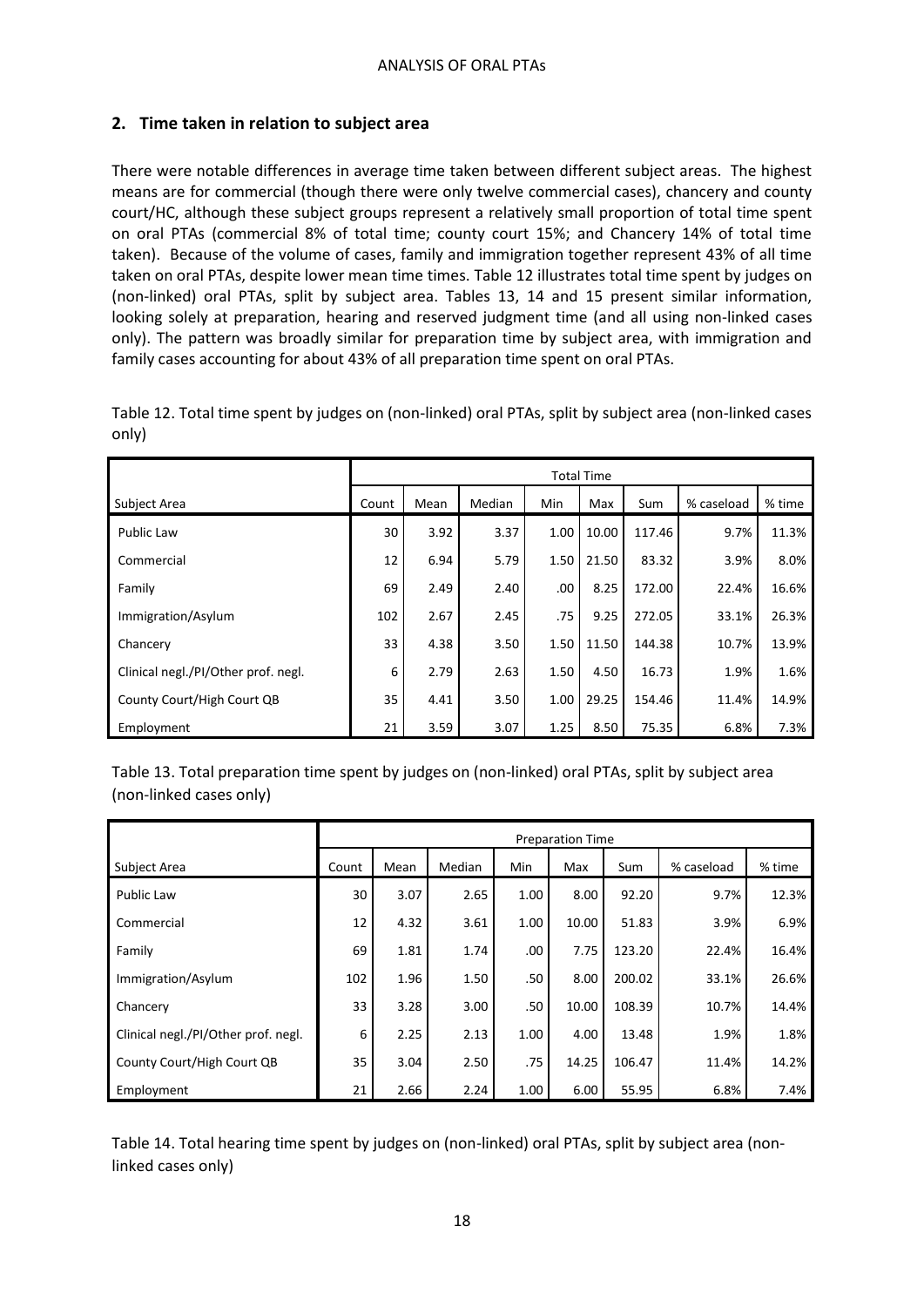### ANALYSIS OF ORAL PTAs

|                                     |       |      |        |     | <b>Hearing Time</b> |       |            |        |
|-------------------------------------|-------|------|--------|-----|---------------------|-------|------------|--------|
| Subject Area                        | Count | Mean | Median | Min | Max                 | Sum   | % caseload | % time |
| Public Law                          | 30    | .79  | .75    | .25 | 2.00                | 22.86 | 9.7%       | 9.0%   |
| Commercial                          | 12    | 2.19 | 1.58   | .25 | 11.50               | 26.32 | 3.9%       | 10.4%  |
| Family                              | 69    | .69  | .75    | .00 | 1.75                | 46.80 | 22.4%      | 18.5%  |
| Immigration/Asylum                  | 102   | .68  | .50    | .25 | 3.00                | 69.01 | 33.1%      | 27.2%  |
| Chancery                            | 33    | .99  | .75    | .25 | 2.50                | 32.66 | 10.7%      | 12.9%  |
| Clinical negl./PI/Other prof. negl. | 6     | .54  | .50    | .49 | .75                 | 3.24  | 1.9%       | 1.3%   |
| County Court/High Court QB          | 35    | 1.05 | .75    | .25 | 4.50                | 36.68 | 11.4%      | 14.5%  |
| Employment                          | 21    | .75  | .69    | .25 | 1.75                | 15.70 | 6.8%       | 6.2%   |

Table 15. Total reserved judgment time spent by judges on (non-linked) oral PTAs, split by subject area (non-linked cases only)

|                                     |       |      |        |     | Reserved Judgment Time |       |            |        |
|-------------------------------------|-------|------|--------|-----|------------------------|-------|------------|--------|
| Subject Area                        | Count | Mean | Median | Min | Max                    | Sum   | % caseload | % time |
| Public Law                          | 30    | .09  | .00.   | .00 | 2.00                   | 2.64  | 9.7%       | 8.5%   |
| Commercial                          | 12    | .42  | .20    | .00 | 1.50                   | 5.06  | 3.9%       | 16.4%  |
| Family                              | 69    | .03  | .00    | .00 | 2.00                   | 2.15  | 22.4%      | 6.9%   |
| Immigration/Asylum                  | 102   | .03  | .00    | .00 | 1.50                   | 3.02  | 33.1%      | 9.8%   |
| Chancery                            | 33    | .09  | .00    | .00 | 1.50                   | 3.08  | 10.7%      | 10.0%  |
| Clinical negl./PI/Other prof. negl. | 6     | .00  | .00    | .00 | .00                    | .00   | 1.9%       | 0.0%   |
| County Court/High Court QB          | 35    | .32  | .00    | .00 | 10.50                  | 11.29 | 11.4%      | 36.5%  |
| Employment                          | 21    | .18  | .00    | .00 | 1.50                   | 3.70  | 6.8%       | 12.0%  |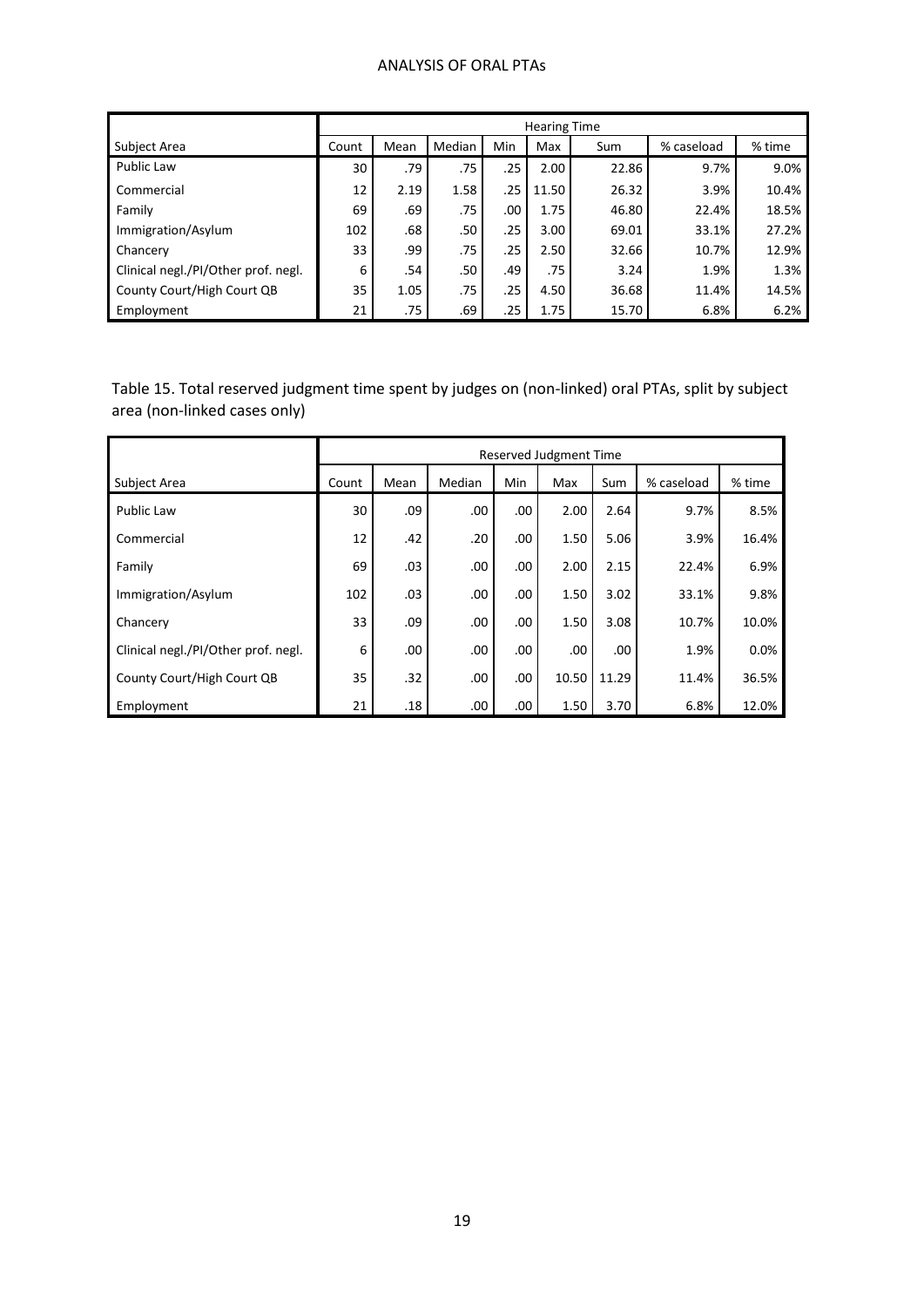### **3. Time taken in relation to LIP applicants vs. represented applicants**

Information on LIPs was available for 275 of 308 non-linked oral PTAs. The tables and charts below suggest that overall, taking all cases together the average time taken on oral PTA work is **higher** where the applicant is **represented** than when the applicant is a litigant in person (3.58 for represented applicants as compared with 2.94 for LIPs). **As a note of caution**, further detailed analysis would be needed to properly interpret these findings. Issues to do with weight of case, representation on the respondent side, and other factors need to be considered. Table 16 shows total time spent by judges on oral PTAs (non-linked cases only) by representation. Figure 17 shows the distribution of time spent by representation (non-linked cases only). This is followed by similar information for preparation time (Table 17 and Figure 18), hearing time (Table 18 and Figure 19) and reserved judgment time (Table 19 and Figure 20).

Looking at these elements in turn, average preparation time was **higher** for **represented** applicants (2.62) than for LIPs (2.13), with a few represented cases involving long preparation time (maximum of 14.25 hours for represented applicants as compared with a maximum of 10.00 hours for LIPs). LIPs account for 42% of oral PTA caseload and just over one third (37%) of preparation time for oral PTAs. Average hearing times at oral PTAs was somewhat longer where the applicant was represented (.85) than when the applicant was a LIP (.76). Average time taken for reserved judgments again showed that the time for represented applicants was somewhat longer than for LIPs.

|       |   |                                                                          | Total Time by representation |      |     |       |        |       |       |  |  |  |  |  |  |
|-------|---|--------------------------------------------------------------------------|------------------------------|------|-----|-------|--------|-------|-------|--|--|--|--|--|--|
|       |   | Median<br>Minimum<br>Sum<br>% caseload<br>% time<br>Mean<br>Count<br>Max |                              |      |     |       |        |       |       |  |  |  |  |  |  |
| I LIP | Ν | 160                                                                      | 3.58                         | 2.75 | .75 | 29.25 | 572.75 | 58.2% | 62.9% |  |  |  |  |  |  |
|       |   | 115                                                                      | 2.94                         | 2.50 | .00 | 21.50 | 338.25 | 41.8% | 37.1% |  |  |  |  |  |  |

Table 16. Total time spent by judges on oral PTAs (non-linked cases only) by representation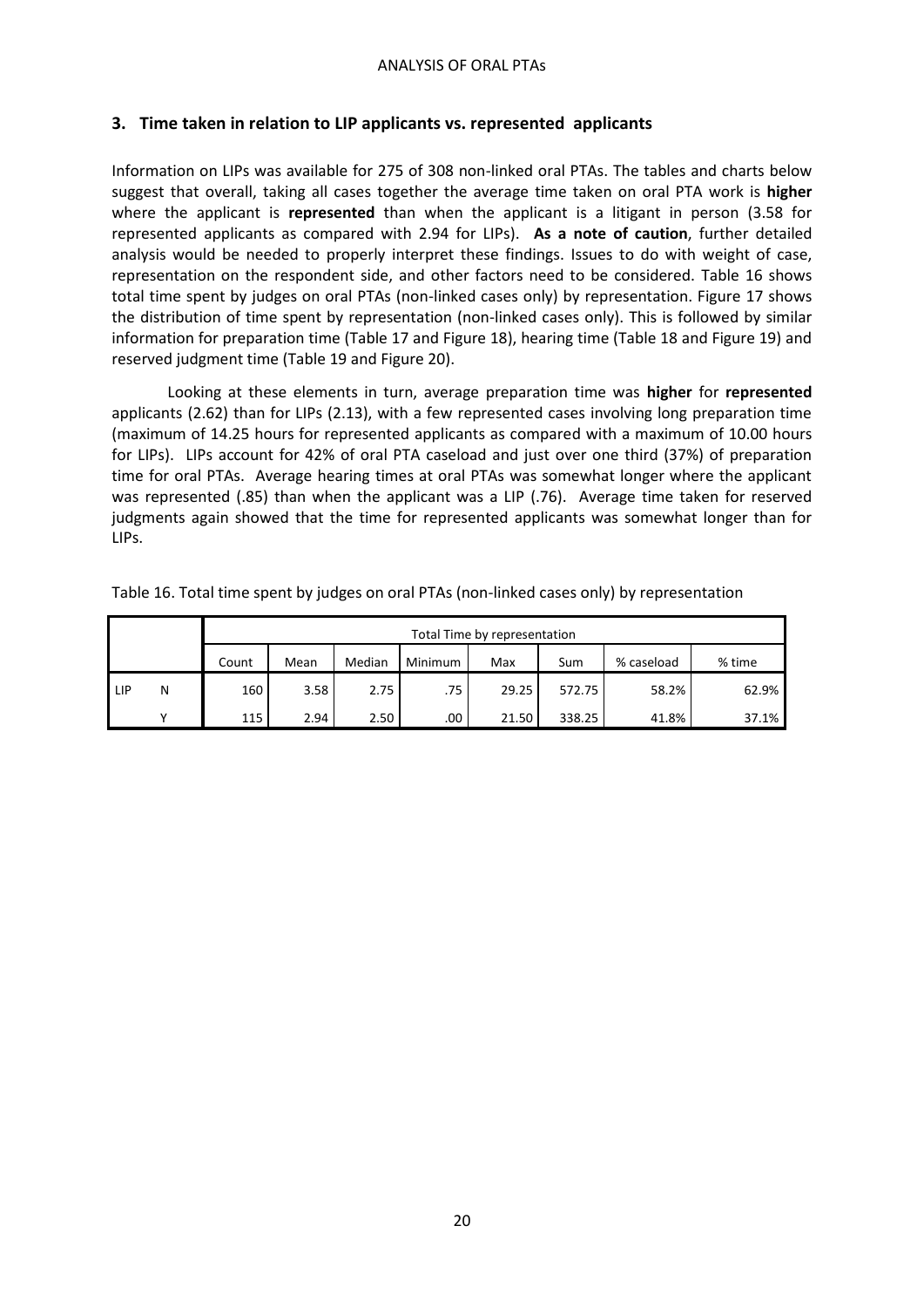

Figure 17. The distribution of time spent by judges on oral PTAs by representation (non-linked cases only)

Table 17. Total preparation time spent by judges on oral PTAs (non-linked cases only) by representation

|                 |   |       |      |        |         |         |        | Preparation Time by representation |        |  |  |  |  |  |  |  |  |  |  |  |
|-----------------|---|-------|------|--------|---------|---------|--------|------------------------------------|--------|--|--|--|--|--|--|--|--|--|--|--|
|                 |   |       |      |        |         |         |        | % of                               |        |  |  |  |  |  |  |  |  |  |  |  |
|                 |   | Count | Mean | Median | Minimum | Maximum | Sum    | caseload                           | % time |  |  |  |  |  |  |  |  |  |  |  |
| LIP <sup></sup> | N | 160   | 2.62 | 2.00   | .50     | 14.25   | 418.75 | 58.2%                              | 63.3%  |  |  |  |  |  |  |  |  |  |  |  |
|                 | v | 115   | 2.13 | 2.00   | .00     | 10.00   | 243.25 | 41.8%                              | 36.7%  |  |  |  |  |  |  |  |  |  |  |  |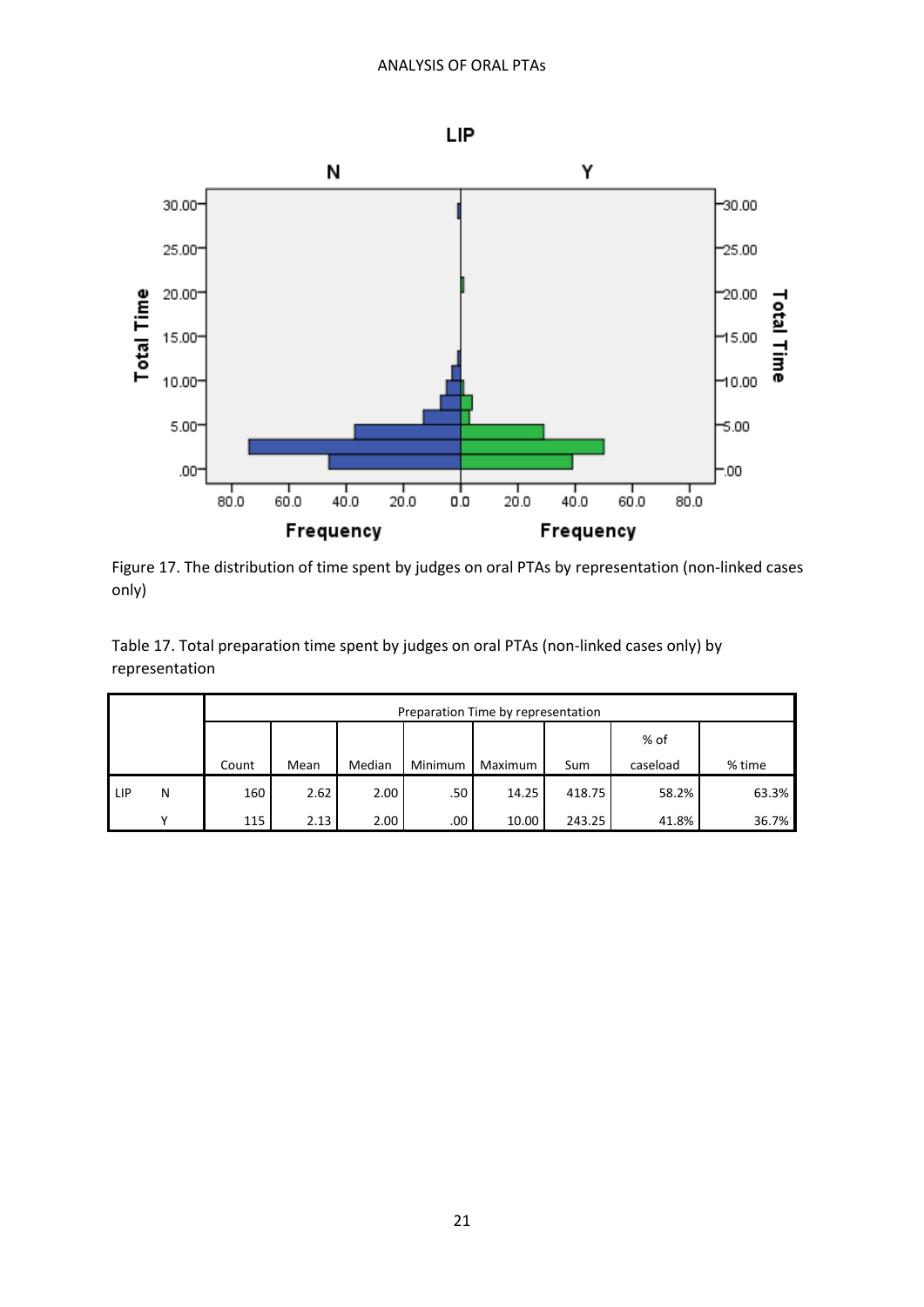

Figure 18. The distribution of preparation time spent by judges on oral PTAs by representation (nonlinked cases only)

Table 18. Total hearing time spent by judges on oral PTAs (non-linked cases only) by representation

|       |   |       | Hearing Time by representation                         |        |     |      |        |          |        |  |  |  |  |  |  |
|-------|---|-------|--------------------------------------------------------|--------|-----|------|--------|----------|--------|--|--|--|--|--|--|
|       |   |       | % of                                                   |        |     |      |        |          |        |  |  |  |  |  |  |
|       |   | Count | Mean                                                   | Median | Min | Max  | Sum    | caseload | % time |  |  |  |  |  |  |
| l LIP | N | 160   | .85                                                    | .75    | .25 | 4.50 | 134.75 | 58.2%    | 60.8%  |  |  |  |  |  |  |
|       | v | 115   | 39.2%<br>.76<br>.50<br>41.8%<br>.00.<br>87.00<br>11.50 |        |     |      |        |          |        |  |  |  |  |  |  |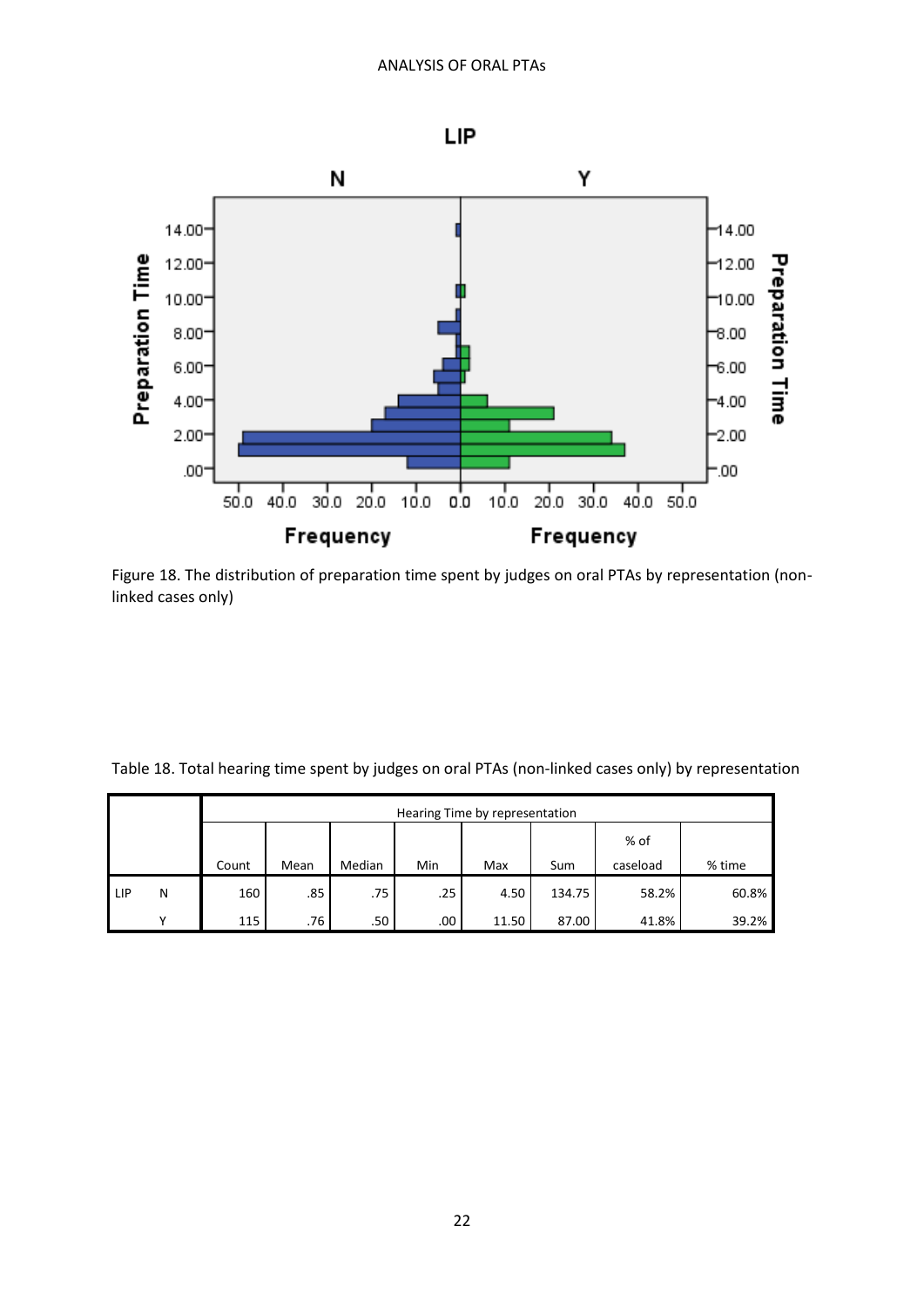

Figure 19. The distribution of hearing time spent by judges on oral PTAs by representation (nonlinked cases only)

Table 19. Total reserved judgment time spent by judges on oral PTAs (non-linked cases only) by representation

|                 |   |                                                                                 | Reserved Judgment Time by representation |             |         |       |       |       |       |  |  |  |  |  |  |
|-----------------|---|---------------------------------------------------------------------------------|------------------------------------------|-------------|---------|-------|-------|-------|-------|--|--|--|--|--|--|
|                 |   | % of caseload<br>Median<br>Minimum<br>% time<br>Mean<br>Maximum<br>Sum<br>Count |                                          |             |         |       |       |       |       |  |  |  |  |  |  |
| LIP <sup></sup> | Ν | 160                                                                             | .12                                      | $.00 \cdot$ | $.00\,$ | 10.50 | 19.00 | 58.2% | 70.4% |  |  |  |  |  |  |
|                 |   | 115                                                                             | .07                                      | $.00\,$     | .00     | 2.00  | 8.00  | 41.8% | 29.6% |  |  |  |  |  |  |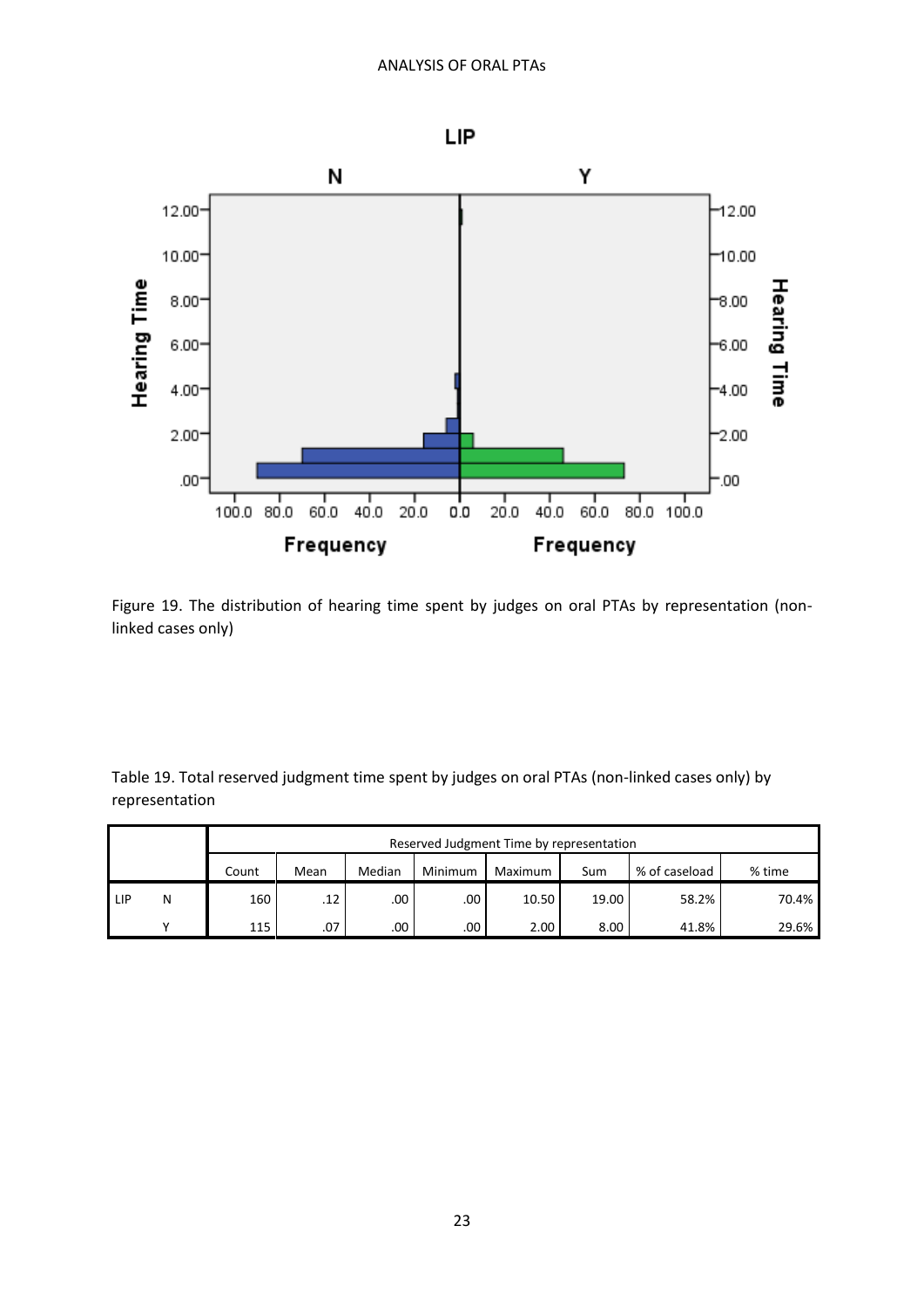

Figure 20. The distribution of reserved judgment time spent by judges on oral PTAs by representation (non-linked cases only)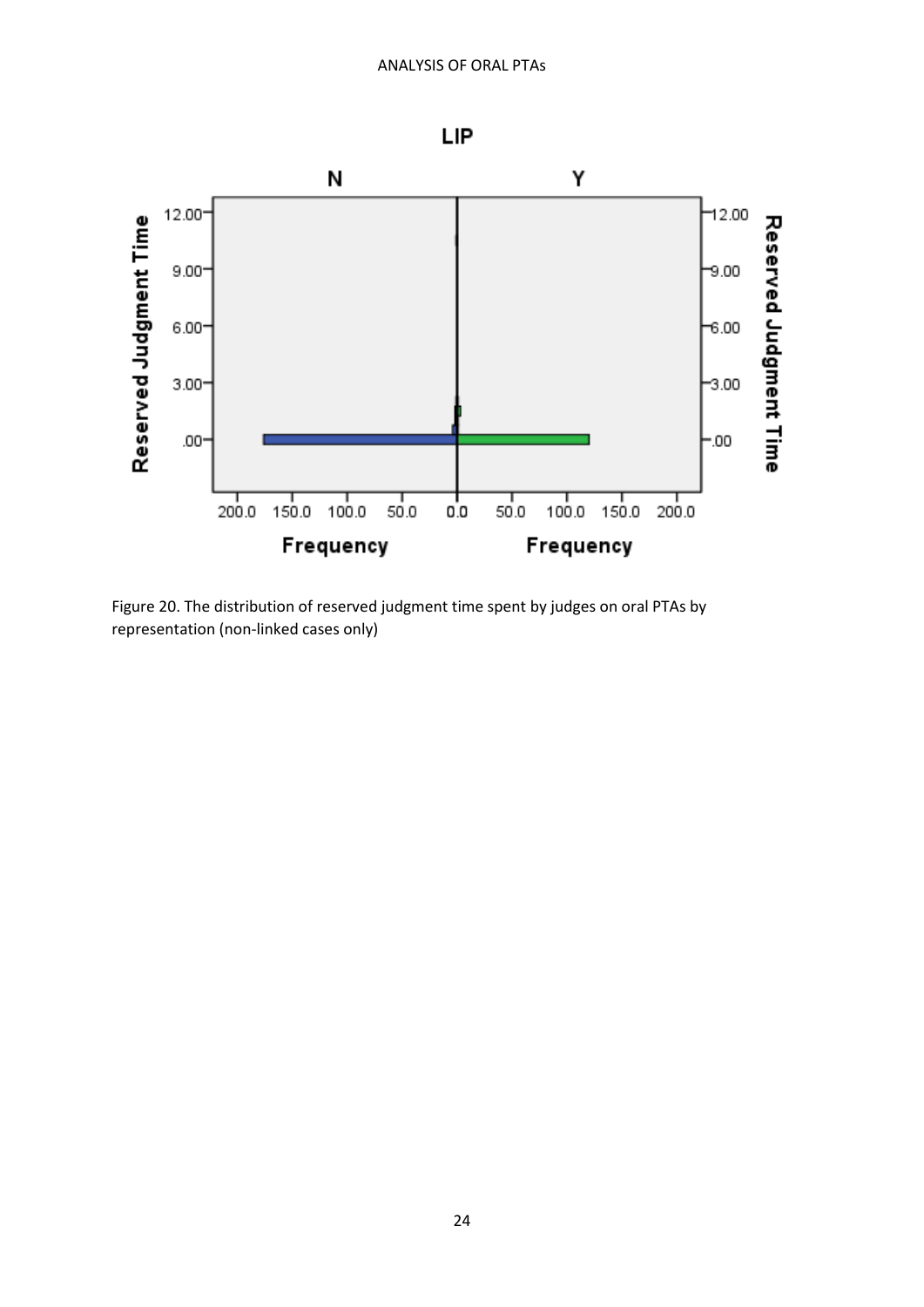#### ANALYSIS OF ORAL PTAs

#### **4. Time taken in relation to judicial expertise**

Table 20 shows total time taken on oral PTAs (non-linked cases only) by the expertise of the lead judge. Similar information follows for preparation time (Table 21), hearing time (Table 22) and reserved judgment time (Table 23). Table 24 then split the information in Table 21 by subject area (again non-linked cases only), though this information should be interpreted with some caution, given the very small numbers of cases for some combinations of subject area and lead judge expertise.

|                                                                                   |       |      |        |      | Total Time in relation to expertise |        |            |        |
|-----------------------------------------------------------------------------------|-------|------|--------|------|-------------------------------------|--------|------------|--------|
| Expertise                                                                         | Count | Mean | Median | Min  | Max                                 | Sum    | % caseload | % time |
| Missing                                                                           | 30    | 3.75 | 3.07   | 2.23 | 11.16                               | 112.50 | 9.7%       | 10.9%  |
| Expertise to be a sole specialist on a constitution                               | 183   | 3.03 | 2.50   | .00. | 21.50                               | 553.75 | 59.4%      | 53.5%  |
| Sufficient expertise to be lead judge but only with<br>expert on the constitution | 49    | 4.60 | 3.25   | 1.00 | 29.25                               | 225.50 | 15.9%      | 21.8%  |
| Expertise to do oral PTAs (and paper PTAs) only                                   | 30    | 2.97 | 2.50   | 1.00 | 7.75                                | 89.00  | 9.7%       | 8.6%   |
| Expertise to do paper PTAs only                                                   |       | 3.19 | 3.50   | 1.50 | 4.50                                | 28.75  | 2.9%       | 2.8%   |
| No Experience / Expertise                                                         |       | 3.75 | 4.25   | 1.25 | 7.50                                | 26.25  | 2.3%       | 2.5%   |
|                                                                                   |       |      |        |      |                                     |        |            |        |

#### Table 20. Time taken on oral PTAs (non-linked cases only) by the expertise of the lead judge

#### Table 21. Preparation time taken on oral PTAs (non-linked cases only) by the expertise of the lead judge

|                                                                                   |       |      |        |      | Preparation Time in relation to expertise |        |            |        |
|-----------------------------------------------------------------------------------|-------|------|--------|------|-------------------------------------------|--------|------------|--------|
| Expertise                                                                         | Count | Mean | Median | Min  | Max                                       | Sum    | % caseload | % time |
| <b>Missing</b>                                                                    | 30    | 2.72 | 2.24   | 1.73 | 7.11                                      | 81.54  | 9.7%       | 10.8%  |
| Expertise to be a sole specialist on a constitution                               | 183   | 2.21 | 2.00   | .00  | 10.00                                     | 402.25 | 59.4%      | 53.5%  |
| Sufficient expertise to be lead judge but only with<br>expert on the constitution | 49    | 3.30 | 2.50   | .50  | 14.25                                     | 161.75 | 15.9%      | 21.5%  |
| Expertise to do oral PTAs (and paper PTAs) only                                   | 30    | 2.10 | 2.00   | .50  | 5.00                                      | 63.00  | 9.7%       | 8.4%   |
| Expertise to do paper PTAs only                                                   |       | 2.50 | 2.50   | 1.00 | 4.00                                      | 22.50  | 2.9%       | 3.0%   |
| No Experience / Expertise                                                         |       | 2.93 | 3.50   | 1.00 | 6.00                                      | 20.50  | 2.3%       | 2.7%   |
|                                                                                   |       |      |        |      |                                           |        |            |        |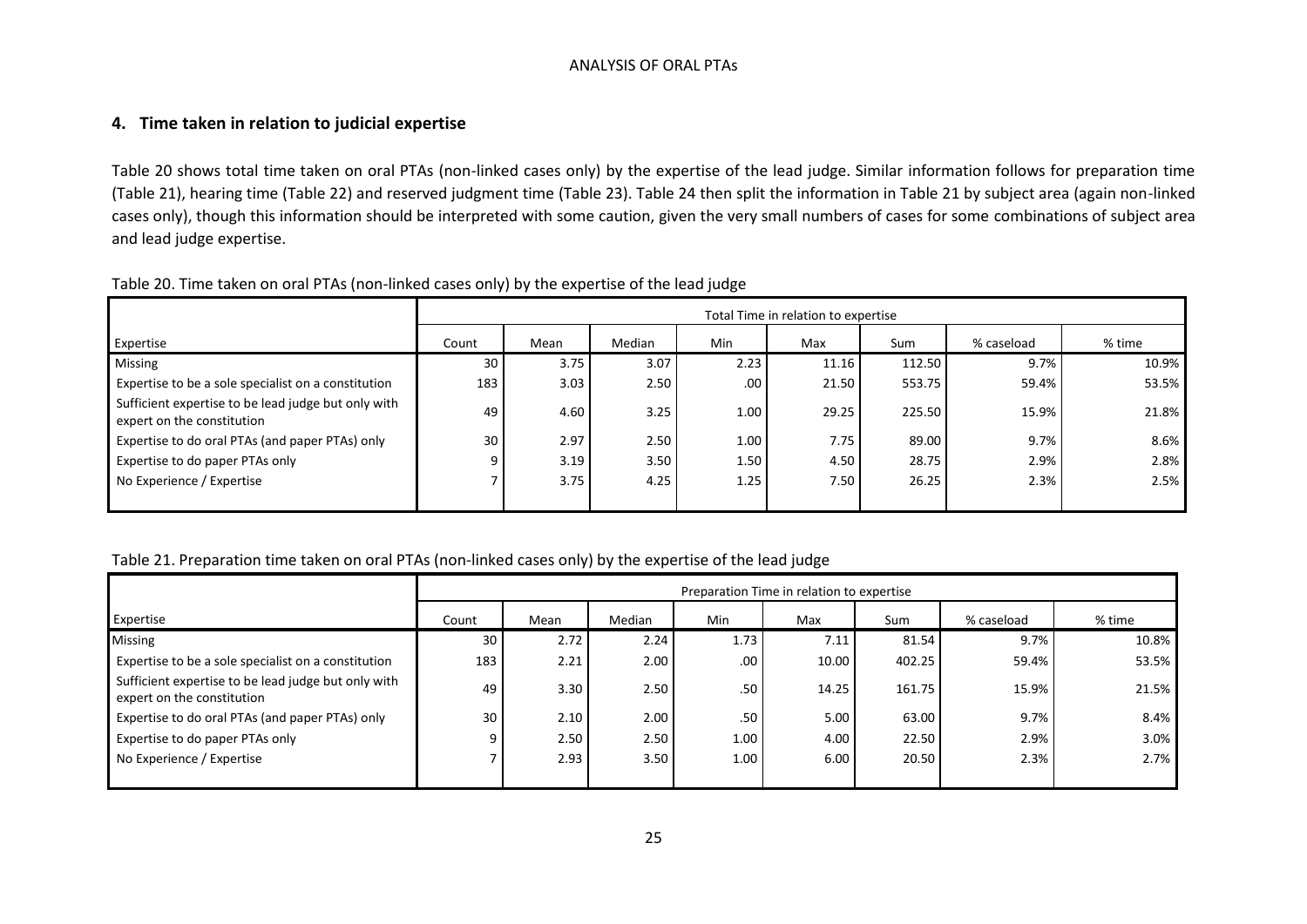|                                                                                   |       |                                                   |     |      | Hearing Time in relation to expertise |        |       |       |  |  |  |  |  |
|-----------------------------------------------------------------------------------|-------|---------------------------------------------------|-----|------|---------------------------------------|--------|-------|-------|--|--|--|--|--|
| Expertise                                                                         | Count | Min<br>Median<br>Max<br>Sum<br>% caseload<br>Mean |     |      |                                       |        |       |       |  |  |  |  |  |
| Missing                                                                           | 30    | .91                                               | .68 | .49  | 3.16                                  | 27.27  | 9.7%  | 10.8% |  |  |  |  |  |
| Expertise to be a sole specialist on a constitution                               | 183   | .81                                               | .50 | .00. | 11.50                                 | 147.25 | 59.4% | 58.1% |  |  |  |  |  |
| Sufficient expertise to be lead judge but only with<br>expert on the constitution | 49    | .99                                               | .75 | .25  | 4.50                                  | 48.50  | 15.9% | 19.1% |  |  |  |  |  |
| Expertise to do oral PTAs (and paper PTAs) only                                   | 30    | .66                                               | .50 | .25  | 1.50                                  | 19.75  | 9.7%  | 7.8%  |  |  |  |  |  |
| Expertise to do paper PTAs only                                                   | q     | .53                                               | .50 | .50  | .75                                   | 4.75   | 2.9%  | 1.9%  |  |  |  |  |  |
| No Experience / Expertise                                                         |       | .82                                               | .75 | .25  | 1.50                                  | 5.75   | 2.3%  | 2.3%  |  |  |  |  |  |
|                                                                                   |       |                                                   |     |      |                                       |        |       |       |  |  |  |  |  |

# Table 23. Reserved judgment on oral PTAs (non-linked cases only) by the expertise of the lead judge

|                                                                                   |       | Reserved Judgment Time in relation to expertise |                  |      |       |       |            |         |  |  |  |  |  |
|-----------------------------------------------------------------------------------|-------|-------------------------------------------------|------------------|------|-------|-------|------------|---------|--|--|--|--|--|
| Expertise                                                                         | Count | Mean                                            | Median           | Min  | Max   | Sum   | % caseload | % time  |  |  |  |  |  |
| Missing                                                                           | 30    | .13                                             | .08 <sub>1</sub> | .00. | .78   | 3.94  | 9.7%       | 12.7%   |  |  |  |  |  |
| Expertise to be a sole specialist on a constitution                               | 183   | .02                                             | .00.             | .00  | 1.50  | 4.00  | 59.4%      | 12.9%   |  |  |  |  |  |
| Sufficient expertise to be lead judge but only with<br>expert on the constitution | 49    | .31                                             | .00              | .00. | 10.50 | 15.25 | 15.9%      | 49.3%   |  |  |  |  |  |
| Expertise to do oral PTAs (and paper PTAs) only                                   | 30    | .21                                             | .00.             | .00. | 2.00  | 6.25  | 9.7%       | 20.2%   |  |  |  |  |  |
| Expertise to do paper PTAs only                                                   |       | .17                                             | .00.             | .00. | 1.50  | 1.50  | 2.9%       | 4.8%    |  |  |  |  |  |
| No Experience / Expertise                                                         |       | .00.                                            | .00.             | .00  | .00.  | .00.  | 2.3%       | $0.0\%$ |  |  |  |  |  |
|                                                                                   |       |                                                 |                  |      |       |       |            |         |  |  |  |  |  |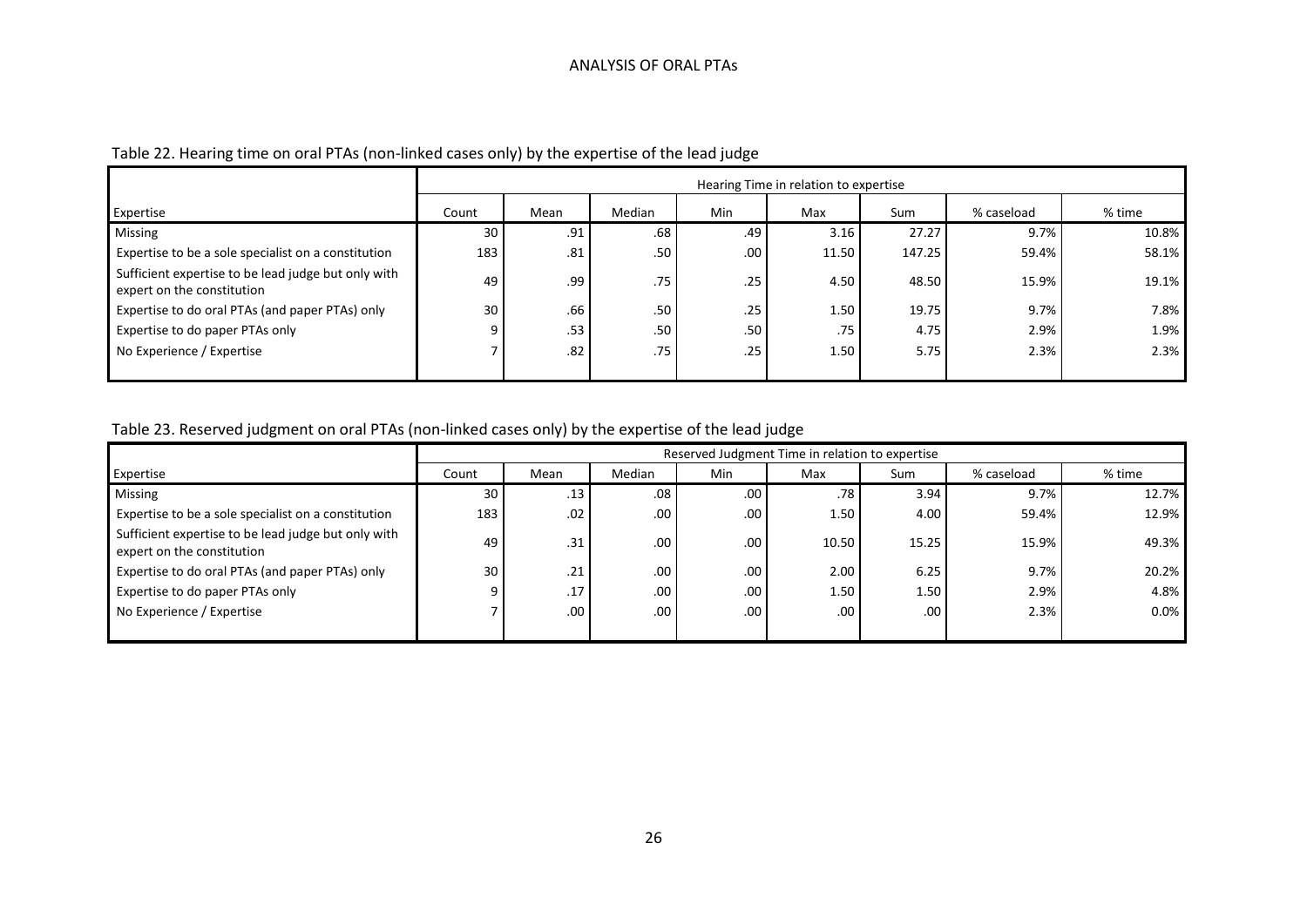#### ANALYSIS OF ORAL PTAs

|                                     |               |                   |                       |                       |                   |             |                   |                                | Expertise groups LJ             |       |                               |        |                                   |                   |        |
|-------------------------------------|---------------|-------------------|-----------------------|-----------------------|-------------------|-------------|-------------------|--------------------------------|---------------------------------|-------|-------------------------------|--------|-----------------------------------|-------------------|--------|
|                                     |               |                   |                       |                       |                   |             |                   |                                | Sufficient expertise to be lead |       |                               |        |                                   |                   |        |
|                                     |               | No Experience /   |                       | Expertise to do paper |                   |             |                   | Expertise to do oral PTAs (and |                                 |       | judge but only with expert on |        | Expertise to be a sole specialist |                   |        |
|                                     |               | Expertise         |                       | PTAs only             |                   |             |                   | paper PTAs) only               |                                 |       | the constitution              |        |                                   | on a constitution |        |
|                                     |               | <b>Total Time</b> |                       |                       | <b>Total Time</b> |             | <b>Total Time</b> |                                |                                 |       | <b>Total Time</b>             |        |                                   | <b>Total Time</b> |        |
| Subject Area                        |               |                   | Count   Mean   Median | Count                 |                   | Mean Median | Count             | Mean                           | Median                          | Count | Mean                          | Median | Count                             | Mean              | Median |
| Public Law                          | $\Omega$      |                   |                       |                       | 3.50              | 3.50        |                   | 5.13                           | 5.13                            | 6     | 6.13                          | 5.38   | 15                                | 2.67              | 2.25   |
| Commercial                          | $\mathbf 0$   |                   |                       | 0                     |                   |             |                   | 4.50                           | 4.50                            | 3     | 5.83                          | 6.00   | 5                                 | 7.80              | 6.00   |
| Family                              | 0             |                   |                       |                       | 4.50              | 4.50        |                   | 2.93                           | 2.25                            | 4     | 2.44                          | 2.63   | 52                                | 2.41              | 2.00   |
| Immigration/Asylum                  |               | 2.88              | 2.88                  | 5.                    | 2.70              | 2.50        | 12                | 2.35                           | 1.88                            | 12    | 2.85                          | 2.25   | 64                                | 2.63              | 2.25   |
| Chancery                            | $\mathbf{1}$  | 2.25              | 2.25                  | 0                     |                   |             | 3                 | 3.25                           | 3.00                            | 6     | 3.17                          | 2.88   | 22                                | 4.97              | 4.13   |
| Clinical negl./PI/Other prof. negl. | $\mathbf{1}$  | 1.50              | 1.50                  | 1                     | 3.25              | 3.25        | $\mathbf 0$       |                                |                                 | 0     |                               |        | 3                                 | 3.25              | 2.75   |
| County Court/High Court QB          | $\mathcal{P}$ | 6.25              | 6.25                  | $\Omega$              |                   |             | $\mathcal{P}$     | 1.75                           | 1.75                            | 12    | 6.73                          | 4.50   | 17                                | 2.96              | 2.50   |
| Employment                          |               | 4.25              | 4.25                  |                       | 4.00              | 4.00        | 3                 | 4.08                           | 4.25                            | 6     | 4.58                          | 3.50   |                                   | 2.40              | 2.25   |

### Table 24. Time taken on oral PTAs (non-linked cases only) by the expertise of the lead judge and subject area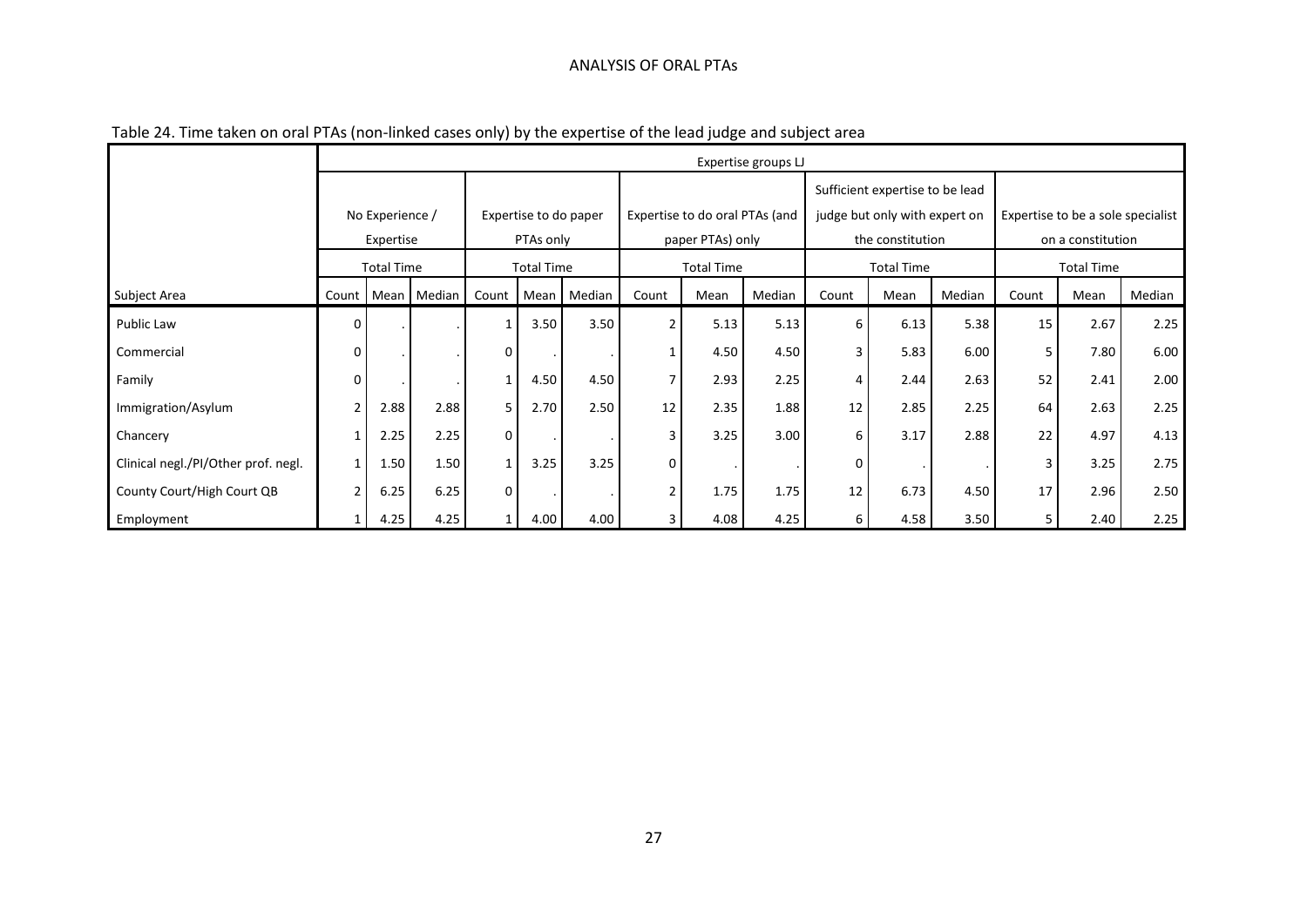# **Analysis of Paper PTAs**

### **Paper PTAs**

The analysis was based on data from 1,033 non-linked cases (of a total of 1,103 cases). As previously, time was imputed for a small number of cases.

### **1. Overall time taken – all cases**

Table 25 shows the time taken by judges on (non-linked) paper PTAs, with the distribution of time taken shown in Figure 21. The mean time taken for paper PTAs was 1.11 hours with a relatively wide range from a minimum of 0.00 (value entered on some questionnaires) to a maximum of 16 hours.

| Time Taken |      |        |         |         |         |  |  |  |  |  |  |  |  |
|------------|------|--------|---------|---------|---------|--|--|--|--|--|--|--|--|
| Count      | Mean | Median | Minimum | Maximum | Sum     |  |  |  |  |  |  |  |  |
| 1032       | 1.14 | 1.00   | .00     | 16.00   | 1173.84 |  |  |  |  |  |  |  |  |

Table 25. Time taken by judges on (non-linked) paper PTAs



Figure 21. The distribution of time by judges on (non-linked) paper PTAs

### **2. Time taken in relation to subject area**

Table 26 shows the variation in time spent on (non-linked) paper PTAs by subject area. The longest average time was in clinical/prof neg cases, followed by commercial. Immigration cases had a somewhat lower mean time (1.01 hours), but because of their volume constituted a high proportion of the total amount of time taken on paper PTAs (41% of total time spent on paper PTAs).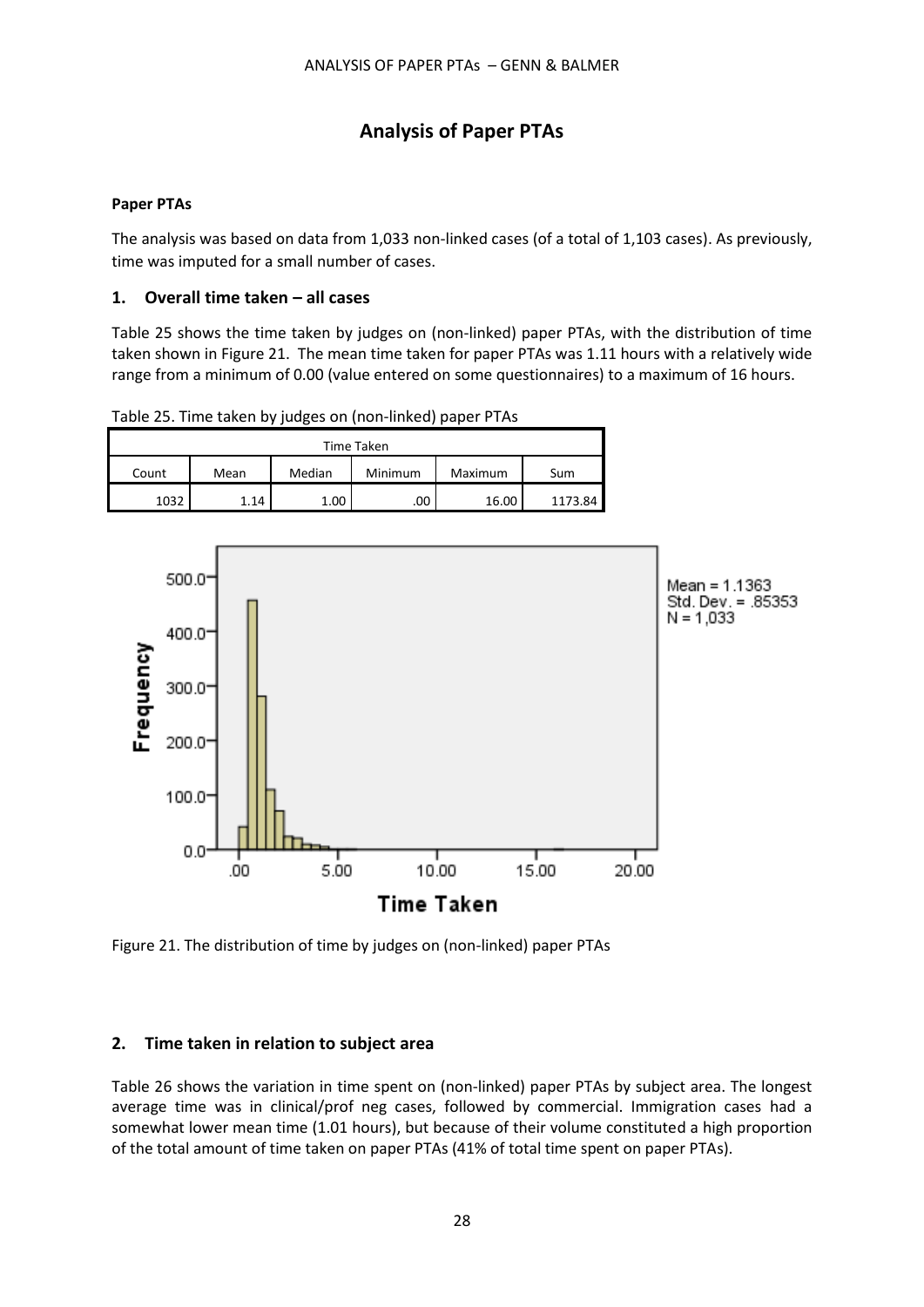|                                             |       | Time Taken |        |      |       |        |         |           |  |  |  |  |  |  |  |
|---------------------------------------------|-------|------------|--------|------|-------|--------|---------|-----------|--|--|--|--|--|--|--|
| Subject area                                | Count | Mean       | Median | Min  | Max   | Sum    | Col N % | Col Sum % |  |  |  |  |  |  |  |
| Public law                                  | 138   | 1.22       | 1.00   | .17  | 4.33  | 168.02 | 13.4%   | 14.3%     |  |  |  |  |  |  |  |
| Commercial                                  | 54    | 1.32       | 1.00   | .50  | 4.33  | 71.33  | 5.2%    | 6.1%      |  |  |  |  |  |  |  |
| Family                                      | 101   | 1.34       | 1.00   | .25  | 5.50  | 135.42 | 9.8%    | 11.5%     |  |  |  |  |  |  |  |
| Immigration/Asylum                          | 466   | 1.03       | .85    | .17  | 4.00  | 481.30 | 45.2%   | 41.0%     |  |  |  |  |  |  |  |
| Chancery                                    | 95    | 1.26       | 1.00   | .00. | 4.00  | 119.28 | 9.2%    | 10.2%     |  |  |  |  |  |  |  |
| Clinical negligence/PI/Other prof.<br>negl. | 30    | 1.72       | 1.00   | .33  | 16.00 | 51.50  | 2.9%    | 4.4%      |  |  |  |  |  |  |  |
| County Court and High Court QB              | 88    | 1.03       | .75    | .25  | 5.00  | 90.92  | 8.5%    | 7.7%      |  |  |  |  |  |  |  |
| Employment                                  | 57    | .95        | .79    | .17  | 3.00  | 53.99  | 5.5%    | 4.6%      |  |  |  |  |  |  |  |
| Missing (incl 1 trusts)                     | 3     | .69        | .75    | .58  | .75   | 2.08   | 0.3%    | 0.2%      |  |  |  |  |  |  |  |

Table 26. The time spent on (non-linked) paper PTAs by subject area

### **3. Time taken in relation to LIP applicants vs. represented applicants– all cases**

Table 27 shows the time taken by judges on (non-linked) paper PTAs by representation. Figure 22 shows the distribution of time spent by representation. Overall, the average time taken on paper PTAs appeared to be higher where the applicant was **represented** than when the applicant was a litigant in person (1.18 for represented applicants as compared with 1.05 for LIPs) and represented cases accounted for about three-quarters of time spent on paper PTAs. The interpretation of these data will require some care and it would be worth looking in more detail at the cases in relation to outcome of PTA.

|            |       | Time Taken |        |                  |         |        |            |              |  |  |  |  |  |  |  |  |
|------------|-------|------------|--------|------------------|---------|--------|------------|--------------|--|--|--|--|--|--|--|--|
| <b>LIP</b> | Count | Mean       | Median | Minimum          | Maximum | Sum    | Column N % | Column Sum % |  |  |  |  |  |  |  |  |
| l N        | 725   | 1.18       | 1.00   | .17 <sup>2</sup> | 16.00   | 856.37 | 72.7%      | 74.9%        |  |  |  |  |  |  |  |  |
| v          | 272   | 1.05       | .83    | $.00 \cdot$      | 4.17    | 286.68 | 27.3%      | 25.1%        |  |  |  |  |  |  |  |  |

Table 27. Time taken by judges on (non-linked) paper PTAs by representation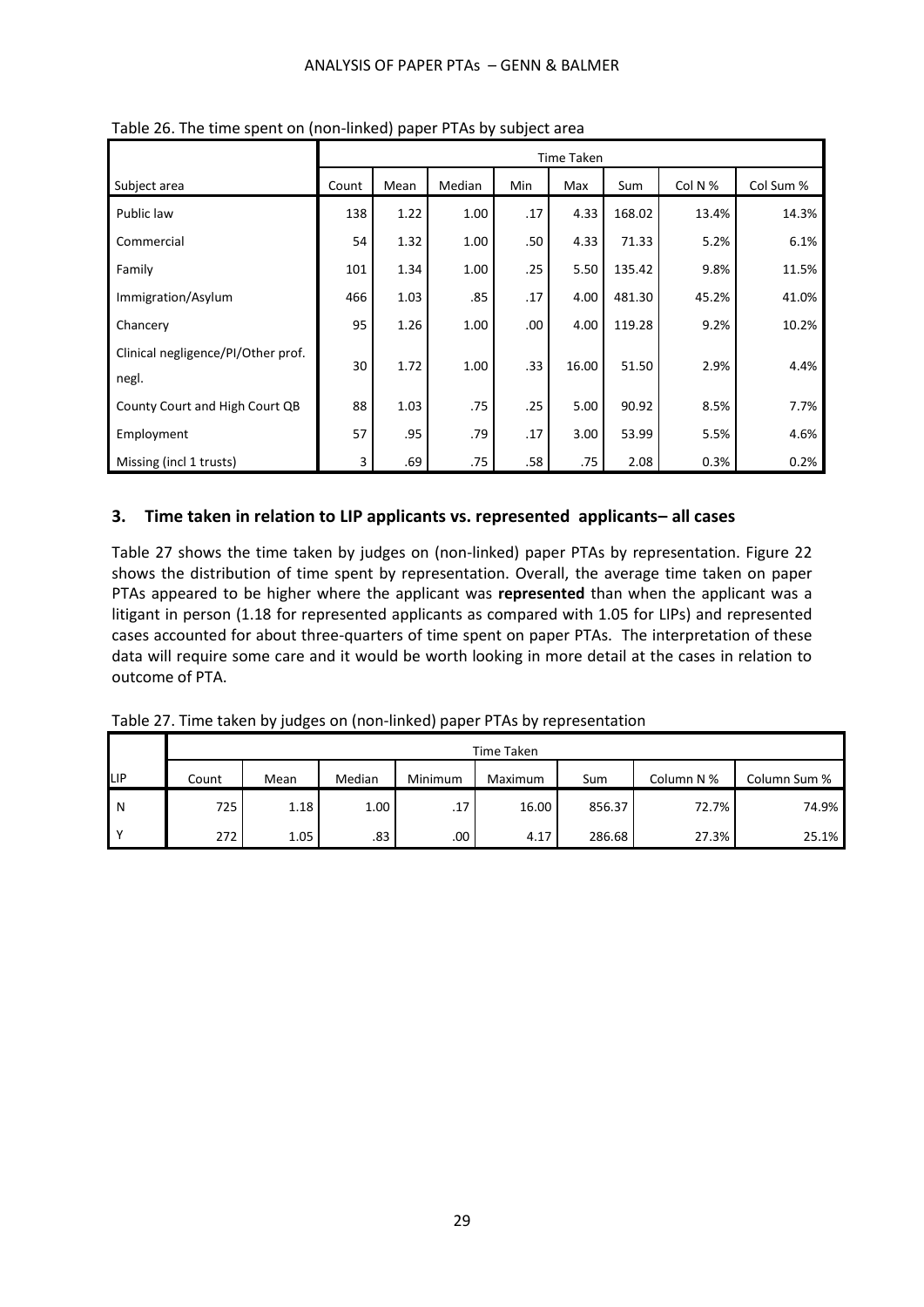

Figure 22. Distribution of time taken by judges on (non-linked) paper PTAs by representation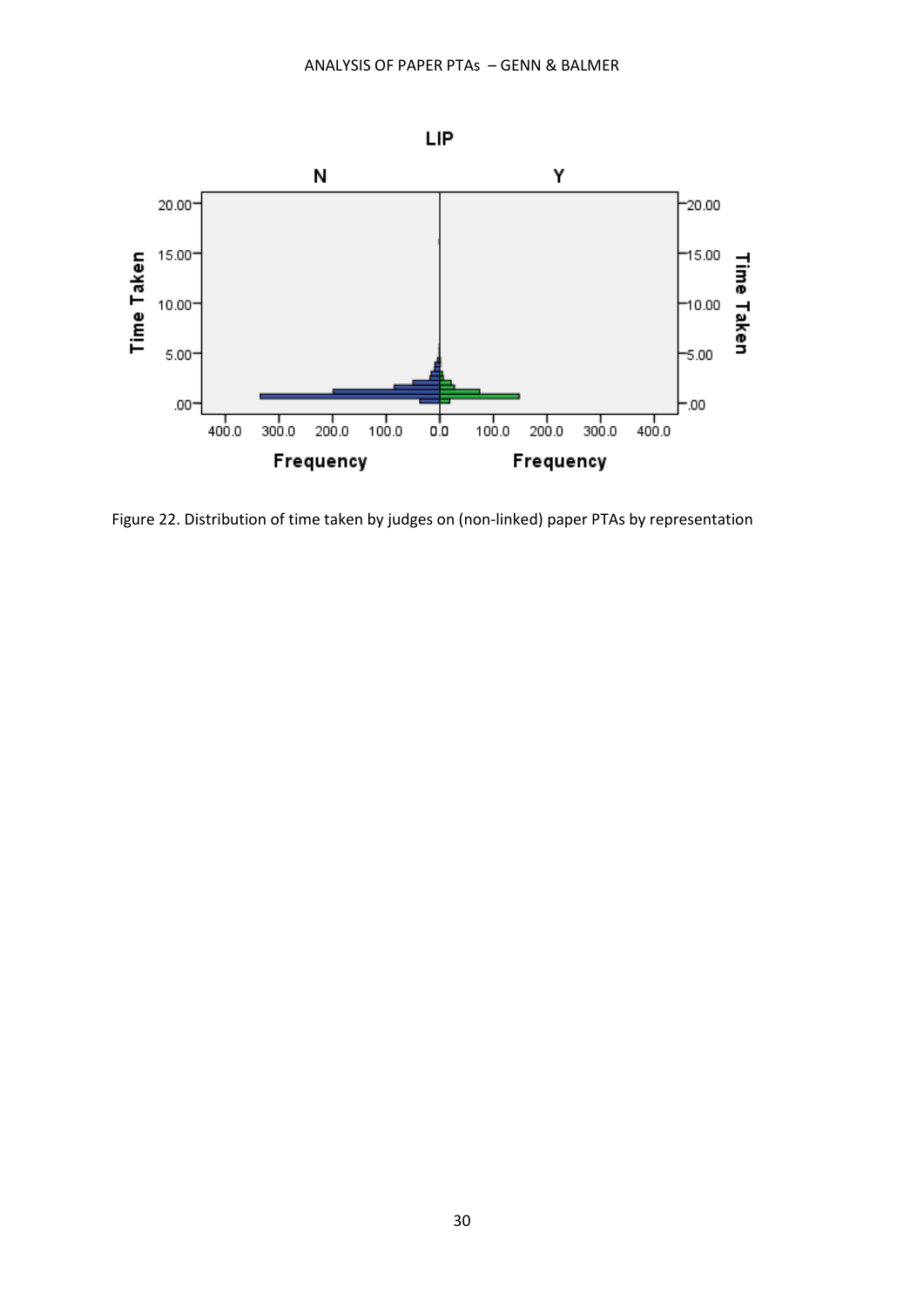### **4. The interaction between subject area and representation in time taken**

Table 28 shows the time taken by judges on (non-linked) paper PTAs by representation and subject area. In all subject areas except clinical negligence etc. and employment, the mean time taken on paper PTAs appears to be higher for cases involving represented applicants than for LIPs. The difference is greatest in family cases with a mean of 1.59 hours for represented cases as compared with mean of 1.11 hours for LIPs.

| , , .<br>ັບ                         |       |      | 7 F 7 F |                  |            |        |        | - ر    | LIP          |      |        |                  |      |       |        |        |
|-------------------------------------|-------|------|---------|------------------|------------|--------|--------|--------|--------------|------|--------|------------------|------|-------|--------|--------|
|                                     |       |      |         |                  | N          |        |        | ٧      |              |      |        |                  |      |       |        |        |
|                                     |       |      |         |                  | Time Taken |        |        |        |              |      |        | Time Taken       |      |       |        |        |
|                                     |       |      |         |                  |            |        | Column | Column |              |      |        |                  |      |       | Column | Column |
| Subject Area                        | Count | Mean | Median  | Min              | Max        | Sum    | N %    | Sum %  | Count        | Mean | Median | Min              | Max  | Sum   | N %    | Sum %  |
| Public law                          | 77    | 1.27 | 1.00    | .33 <sub>0</sub> | 4.33       | 97.58  | 10.6%  | 11.4%  | 59           | 1.16 | 1.00   | .17              | 4.17 | 68.43 | 21.7%  | 23.9%  |
| Commercial                          | 45    | 1.37 | 1.00    | .50              | 4.33       | 61.83  | 6.2%   | 7.2%   | 5            | 1.10 | 1.00   | .75              | 2.00 | 5.50  | 1.8%   | 1.9%   |
| Family                              | 49    | 1.59 | 1.00    | .33 <sub>0</sub> | 5.50       | 78.00  | 6.8%   | 9.1%   | 51           | 1.11 | .83    | .25              | 3.00 | 56.50 | 18.8%  | 19.7%  |
| Immigration/Asylum                  | 375   | 1.06 | 1.00    | .17              | 4.00       | 396.62 | 51.7%  | 46.3%  | 90           | .93  | .75    | .25              | 2.50 | 83.85 | 33.1%  | 29.2%  |
| Chancery                            | 69    | 1.30 | 1.00    | .50              | 4.00       | 89.75  | 9.5%   | 10.5%  | 23           | 1.15 | 1.00   | .00.             | 3.00 | 26.53 | 8.5%   | 9.3%   |
| Clinical negl./PI/Other prof. negl. | 23    | 1.89 | 1.00    | .33 <sub>0</sub> | 16.00      | 43.50  | 3.2%   | 5.1%   | $\mathbf{1}$ | 2.00 | 2.00   | 2.00             | 2.00 | 2.00  | 0.4%   | 0.7%   |
| County Court and High Court QB      | 58    | 1.10 | .75     | .25              | 5.00       | 63.58  | 8.0%   | 7.4%   | 25           | .94  | .75    | .33              | 2.50 | 23.58 | 9.2%   | 8.2%   |
| Employment                          | 27    | .89  | .75     | .17              | 1.58       | 24.00  | 3.7%   | 2.8%   | 17           | 1.16 | 1.00   | .50 <sub>1</sub> | 3.00 | 19.70 | 6.3%   | 6.9%   |
| Missing (incl 1 trusts)             | 2     | .75  | .75     | .75              | .75        | 1.50   | 0.3%   | 0.2%   |              | .58  | .58    | .58              | .58  | .58   | 0.4%   | 0.2%   |

Table 28. Time taken by judges on (non-linked) paper PTAs by representation and subject area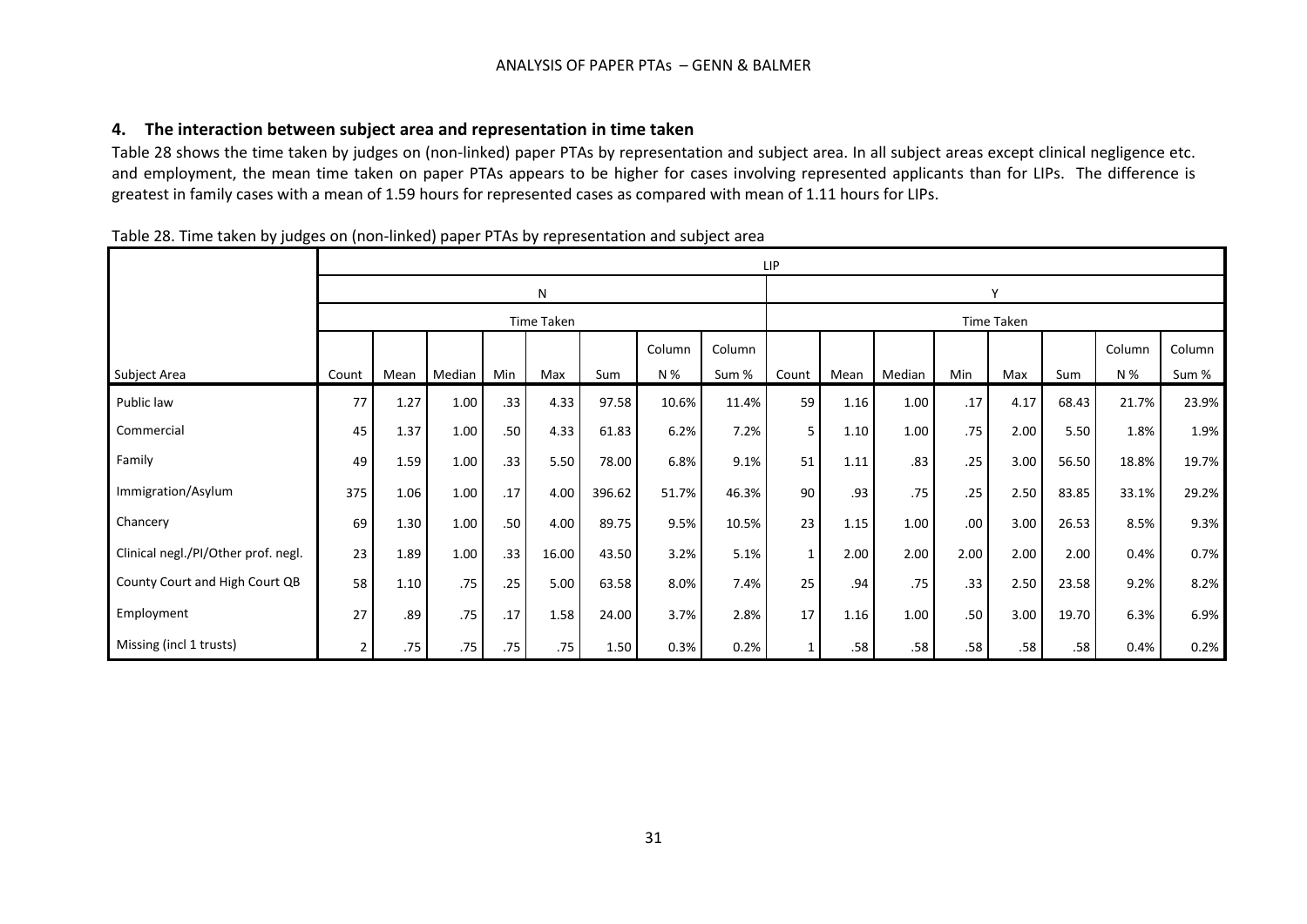### **5. Time taken on paper PTAs by judicial expertise**

Table 29 shows the time taken by judges on (non-linked) paper PTAs by judicial expertise. The majority of paper PTAs were dealt with by judges with the expertise to be a sole specialist (66%) and only a very small minority had either no experience (1%) or expertise only to undertake paper PTAs (6%). Comparison of average time taken on paper PTAs in relation to expertise showed that those with no experience spent around double the average time compared with those with expertise to be sole specialist or expertise to do oral and paper PTAs. However, the number of cases involving no expertise was rather small and the difference less notable when comparing median time taken. On the whole, the mean and median difference in time between the more experienced and less experienced judges was not particularly large.

|                                                                                   |       |      |        |     | Time Taken |        |         |           |
|-----------------------------------------------------------------------------------|-------|------|--------|-----|------------|--------|---------|-----------|
| Expertise                                                                         | Count | Mean | Median | Min | Max        | Sum    | Col N % | Col Sum % |
| Expertise to be a sole specialist on a<br>constitution                            | 684   | 1.09 | .83    | .03 | 5.50       | 745.58 | 68.6%   | 65.2%     |
| Sufficient expertise to be lead judge but<br>only with expert on the constitution | 147   | 1.27 | 1.00   | .33 | 5.00       | 187.25 | 14.7%   | 16.4%     |
| Expertise to do oral PTAs (and paper<br>PTAs) only                                | 93    | 1.13 | .85    | .00 | 4.00       | 104.88 | 9.3%    | 9.2%      |
| Expertise to do paper PTAs only                                                   | 61    | 1.27 | 1.00   | .17 | 4.00       | 77.25  | 6.1%    | 6.8%      |
| No Experience / Expertise                                                         | 12    | 2.34 | .75    | .50 | 16.00      | 28.08  | 1.2%    | 2.5%      |

Table 29. Time taken by judges on (non-linked) paper PTAs by judicial expertise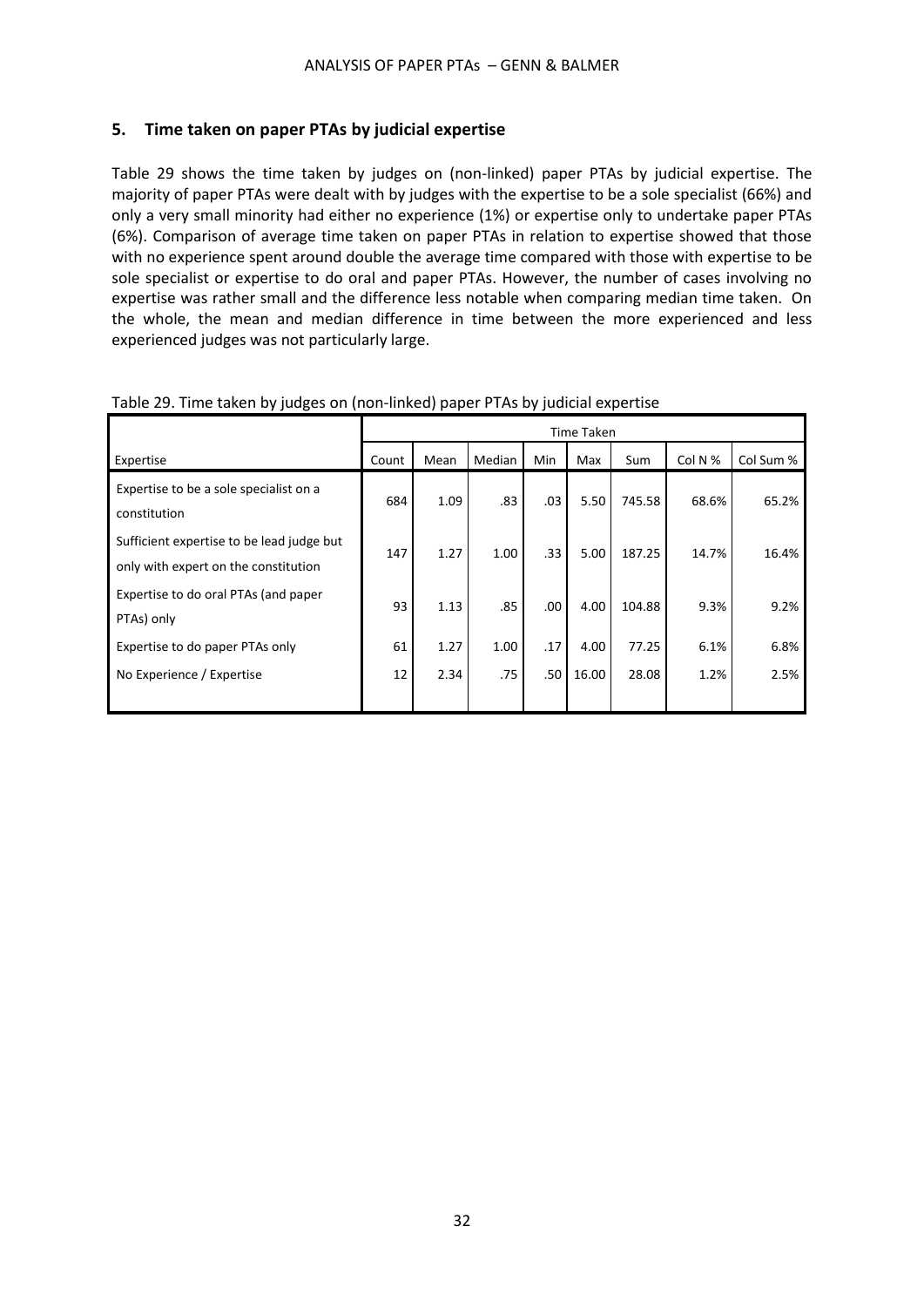### **6. The interaction between subject area and expertise in time taken**

Table 30 shows the time taken by judges on (non-linked) paper PTAs by judicial expertise and subject area.

|                                |     | Expertise                    |        |                |                       |                           |                       |            |        |                |                           |        |                             |              |                                       |  |
|--------------------------------|-----|------------------------------|--------|----------------|-----------------------|---------------------------|-----------------------|------------|--------|----------------|---------------------------|--------|-----------------------------|--------------|---------------------------------------|--|
|                                |     |                              |        |                |                       |                           |                       |            |        |                |                           |        |                             |              | Sufficient expertise to be lead judge |  |
|                                |     | Expertise to be a sole       |        |                |                       | Expertise to do oral PTAs | Expertise to do paper |            |        |                |                           |        | but only with expert on the |              |                                       |  |
|                                |     | specialist on a constitution |        |                | (and paper PTAs) only |                           |                       | PTAs only  |        |                | No Experience / Expertise |        |                             | constitution |                                       |  |
|                                |     | Time Taken                   |        |                | Time Taken            |                           |                       | Time Taken |        |                | Time Taken                |        |                             | Time Taken   |                                       |  |
| Subject area                   | N   | Mean                         | Median | N              | Mean                  | Median                    | N                     | Mean       | Median | N              | Mean                      | Median | N                           | Mean         | Median                                |  |
| Public law                     | 100 | 1.25                         | 1.00   | 9              | .84                   | .75                       | 9                     | 1.06       | 1.00   | $\mathbf{1}$   | 4.33                      | 4.33   | 17                          | 1.16         | 1.00                                  |  |
| Commercial                     | 31  | 1.35                         | .75    | $\overline{2}$ | 1.58                  | 1.58                      | $\mathbf{1}$          | 2.00       | 2.00   | $\Omega$       |                           |        | 16                          | 1.27         | 1.08                                  |  |
| Family                         | 86  | 1.38                         | 1.00   | $\mathbf{1}$   | 2.00                  | 2.00                      | $\mathbf{0}$          |            |        | 0              |                           |        | 13                          | 1.07         | .75                                   |  |
| Immigration/Asylum             | 324 | .99                          | .83    | 52             | 1.15                  | .85                       | 38                    | 1.33       | 1.08   | 5              | .73                       | .75    | 46                          | 1.01         | .83                                   |  |
| Chancery                       | 58  | 1.03                         | .75    | $\overline{7}$ | 1.58                  | 1.42                      | 5 <sub>1</sub>        | 1.57       | 1.42   | $\overline{2}$ | .96                       | .96    | 20                          | 1.79         | 1.58                                  |  |
| Clinical negligence/PI/Other   | 13  | 1.03                         | 1.00   | $\overline{2}$ | .88                   | .88                       | $\Omega$              |            |        | 3              | 5.83                      | .75    | 6                           | 2.15         | 2.50                                  |  |
| prof. negl.                    |     |                              |        |                |                       |                           |                       |            |        |                |                           |        |                             |              |                                       |  |
| County Court and High Court QB | 58  | .97                          | .75    | 5              | .90                   | .75                       | $\mathbf{1}$          | 1.00       | 1.00   | $\mathbf{1}$   | .67                       | .67    | 18                          | 1.36         | 1.25                                  |  |
| Employment                     | 13  | .79                          | .75    | 15             | 1.01                  | .75                       |                       | .89        | 1.00   | 0              |                           |        | 9                           | 1.34         | 1.00                                  |  |
| Missing (incl 1 trusts)        | 1   | .75                          | .75    | 0              |                       |                           | n                     |            |        | <sup>0</sup>   |                           |        | 2                           | .67          | .67                                   |  |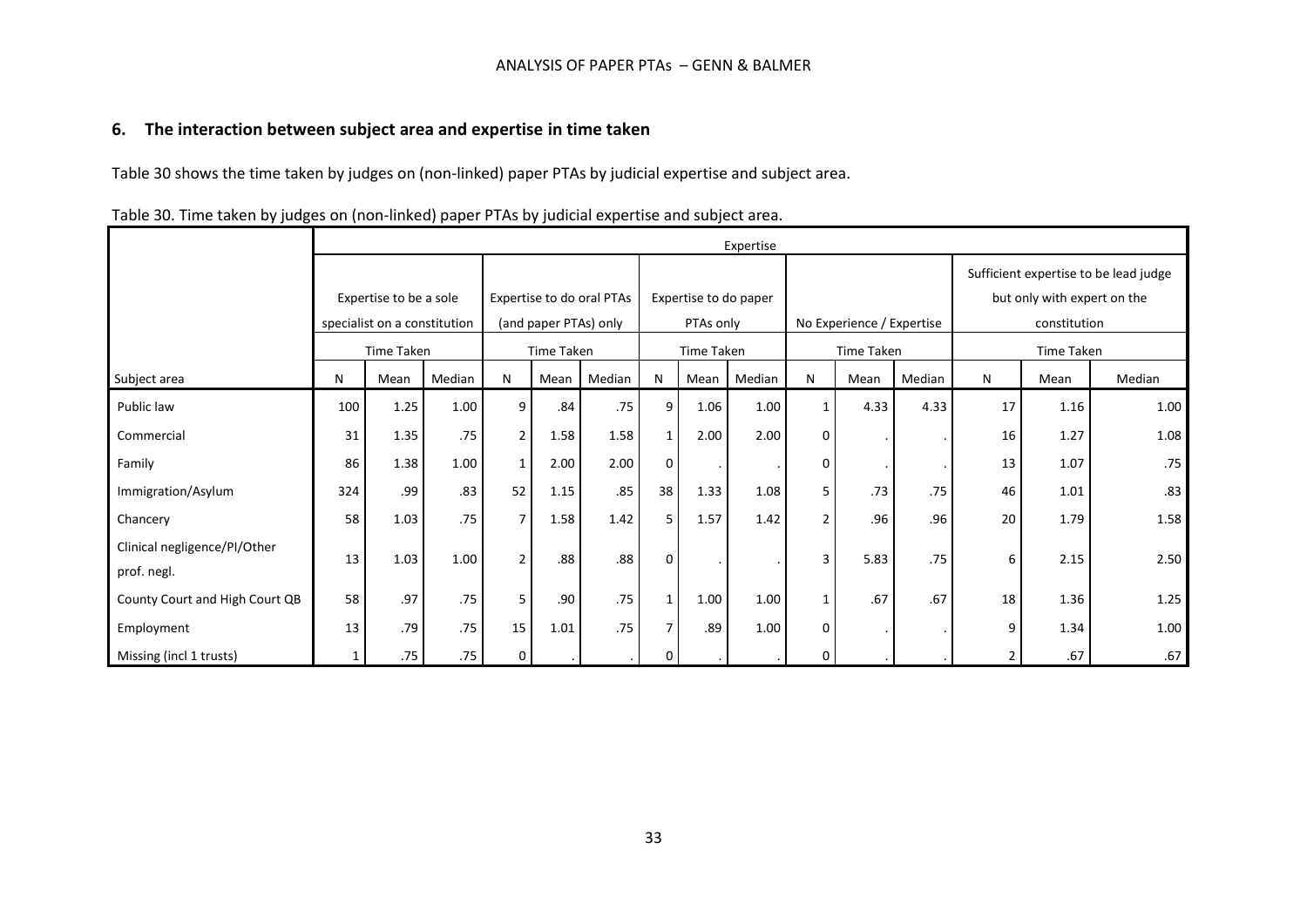



Figure 23. Breakdown of time taken on all cases (PTA+A included in appeals) excluding admin and sitting in other Divisions in hours (linked and non-linked cases)



Figure 24. Percentage of cases (PTA+A included in appeals) excluding admin and sitting in other Divisions (linked and non-linked cases)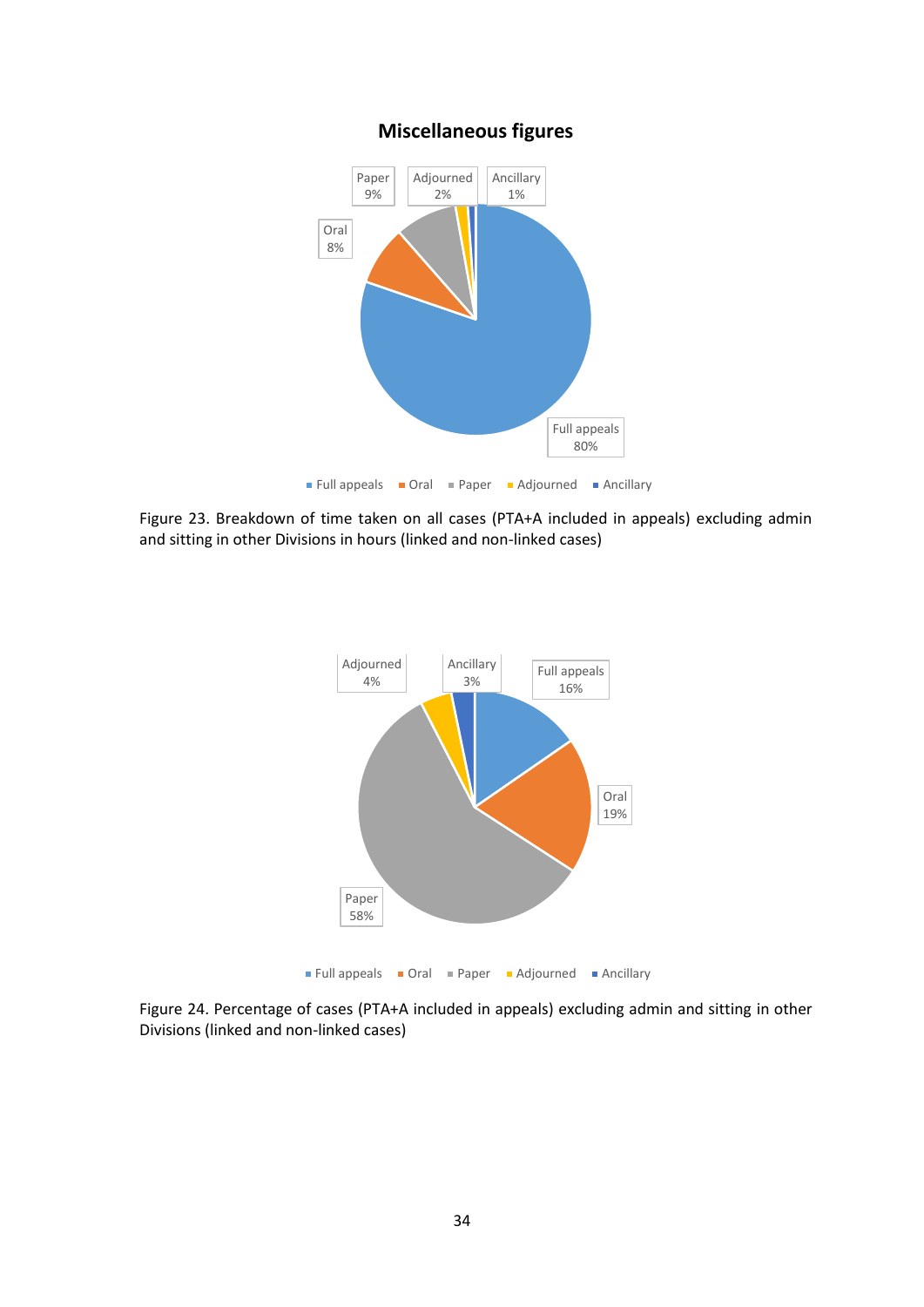

Figure 25. Total time spent on subject areas (paper, oral and full appeals), including linked and non-linked cases



Figure 26. Breakdown of total time spent including admin time and sitting in other divisions (including linked and non-linked cases)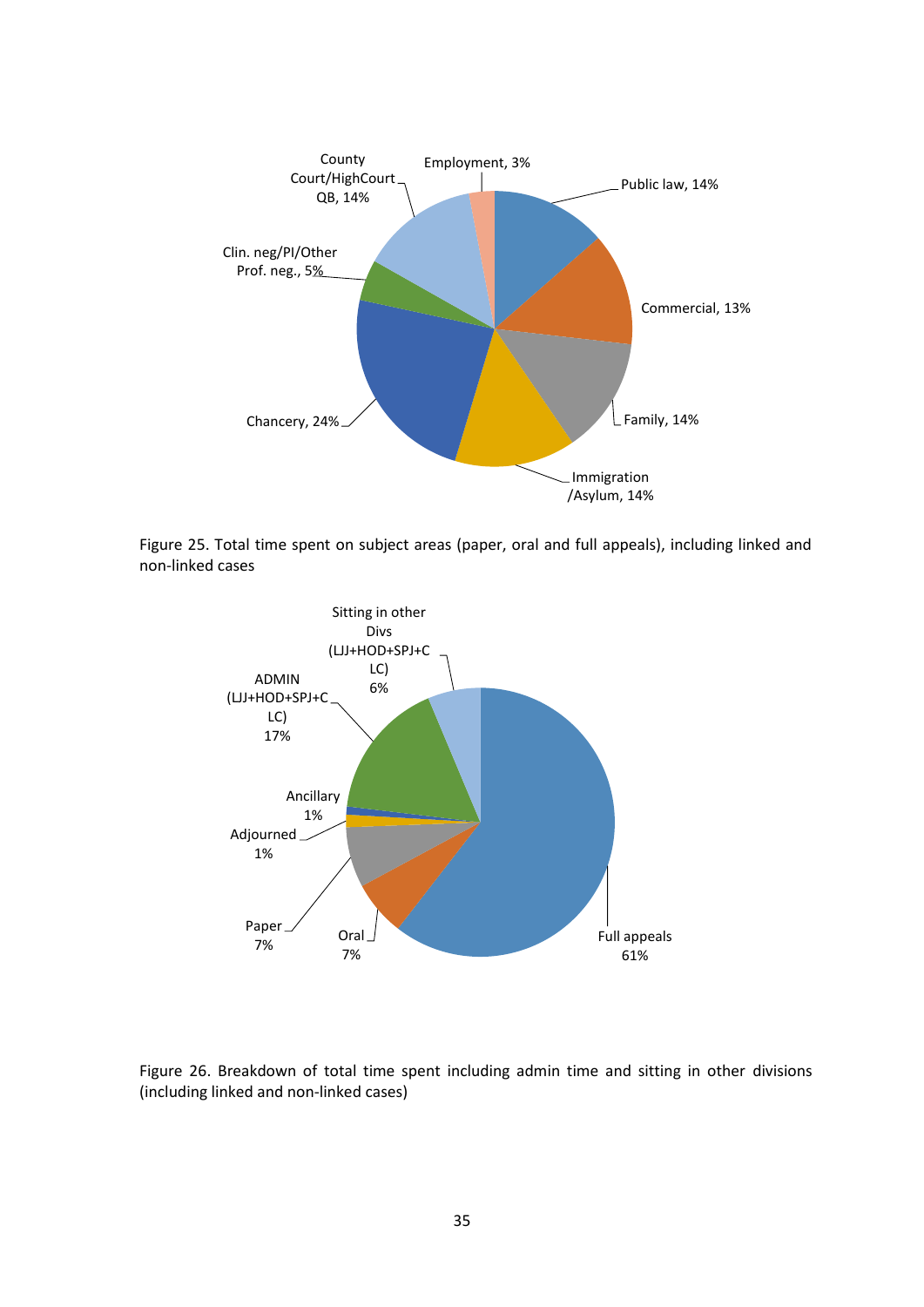

Figure 27. Percentage of time spent on each subject area for full appeals, including linked and non-linked cases



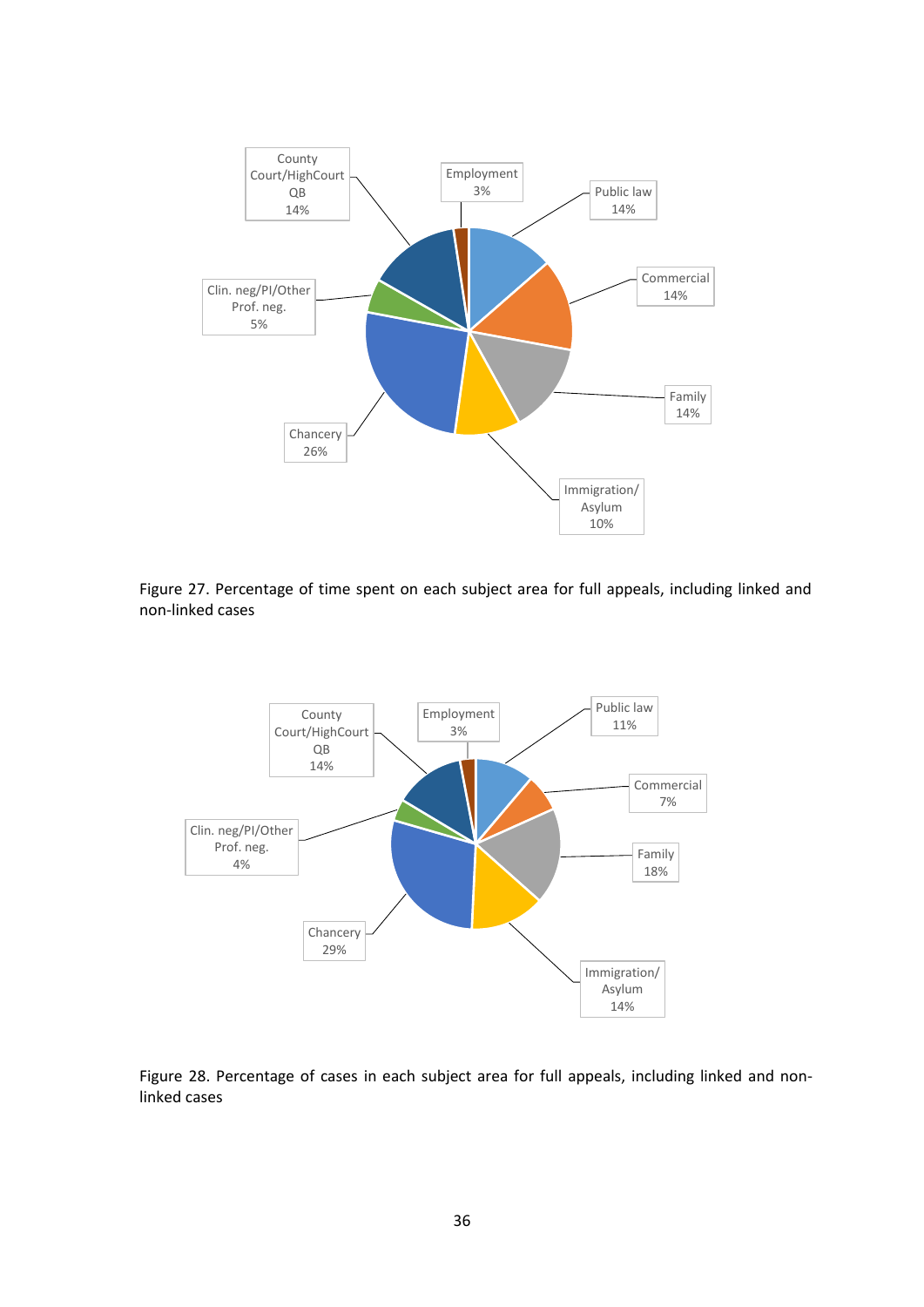

Figure 29. Percentage of time spent on each subject area for oral PTAs, including linked and nonlinked cases



Figure 30. Percentage of cases in each subject area for oral PTAs, including linked and non-linked cases